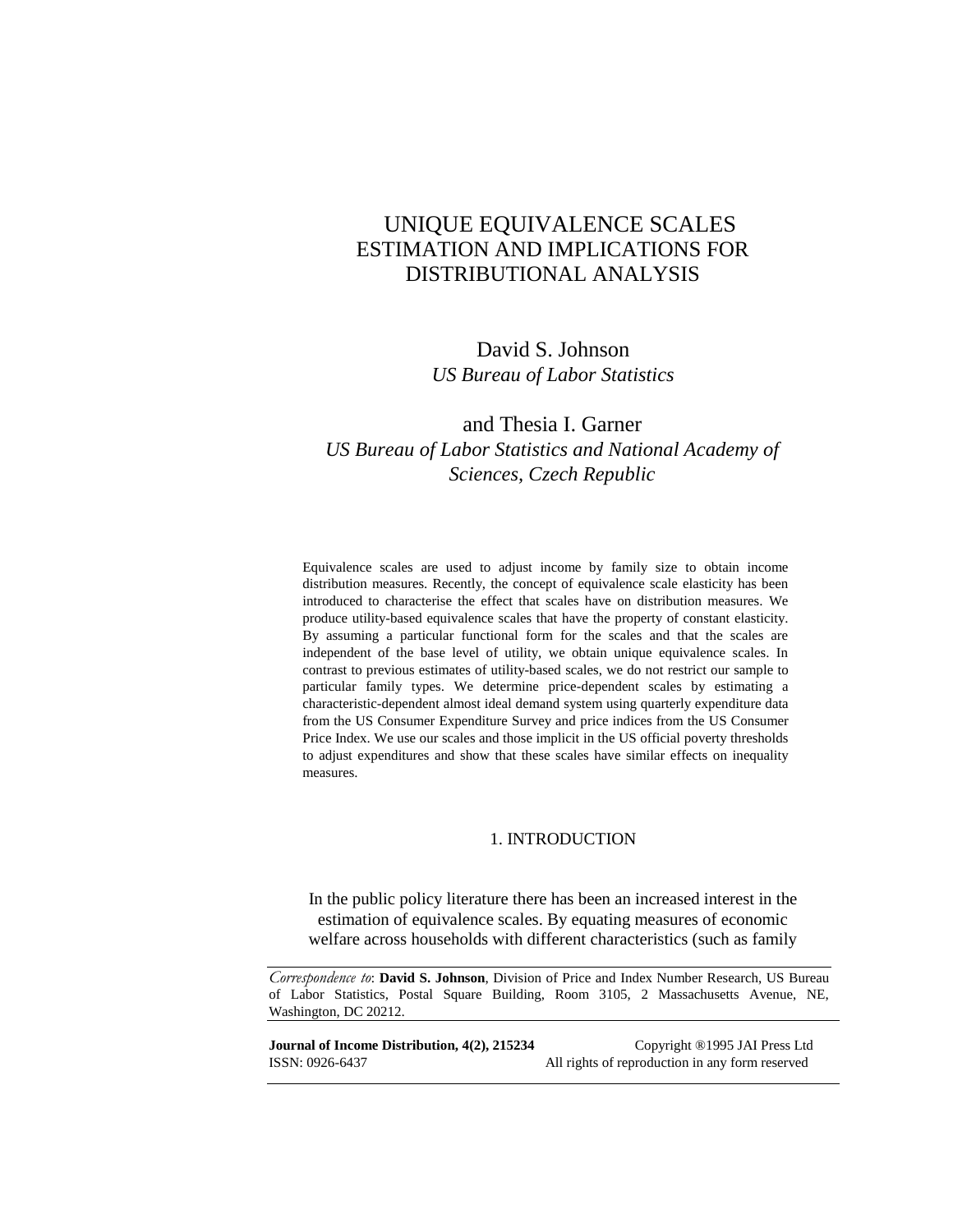size), equivalence scales are used to adjust poverty thresholds by family size. Equivalence scales are also used to adjust household income figures to obtain income distribution measures.<sup>1</sup> Since different equivalence scales can yield different measures of poverty or inequality, different equivalence scales should be used depending on the policy being analysed. The key issues involved in selecting an equivalence scale include selecting an appropriate measure of economic welfare and choosing the household characteristics, the functional form of the scales and the data set to use to estimate the scales.

In this paper, we calculate a utility-based equivalence scale, which provides the adjustment that must be made to equate households' actual welfare as determined by a utility function (see van der Gaag and Smolensky 1982, Jorgenson and Slesnick 1987, Betson 1990 and Nelson 1993). We determine the equivalence scales by using the cost functions obtained from estimating an almost ideal demand system. Using the results of Blackorby and Donaldson (1991) and Lewbel (1989), we restrict the class of equivalence scales to those that are independent of the reference level of utility. We obtain utility-based scales such that there are no other equivalence scales, which satisfy our assumptions, that are consistent with the demand data. Hence, our assumptions imply that our scales are unique in our particular class of equivalence scales.

For simplicity, we assume that our equivalence scale is given by the product of family size raised to some power and a function of prices and family size (number of adults and children). For this reason, our scale has the property of constant elasticity, i.e. the percentage change in the equivalence scale due to a percentage change in the family size remains constant for all family sizes.

This concept of elasticity with respect to family size suggests that equivalence scales can be viewed as measures of the economies of scale (in the production of economic welfare) within the household.<sup>2</sup> To determine the effect of these economies of scale on income distribution measures, we use our scales to adjust total expenditures (which we use as a proxy for income) by family size and evaluate the distribution of expenditures. For comparison, we also adjust expenditures by equivalence scales which have different elasticities and find that the effect on various inequality measures is minimal. This is due to the U-shape relationship between an inequality measure and elasticity (see Coulter, Cowell and Jenkins 1992).

The characteristics and expenditures data used are from the US Consumer Expenditure Survey for 1987-1991. The price data are price indices from the US Consumer Price Index series for the same time period. The sample upon which we base our analysis is not restricted by household characteristics. (Our sample is only restricted to households with positive total expenditures and income, non-negative health expenditures, and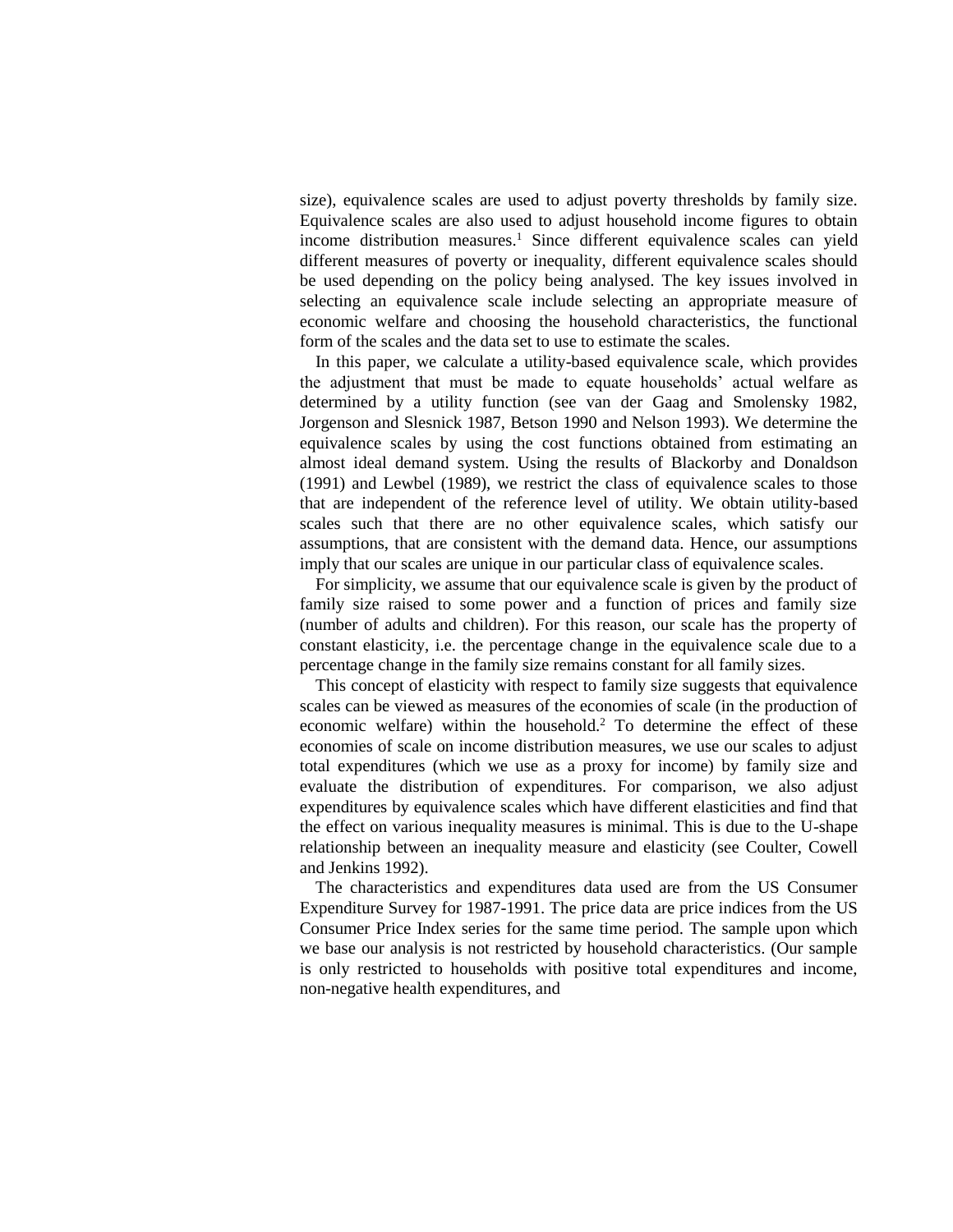which are complete income reporters).<sup>3</sup> This is in contrast to the approach taken by previous researchers who, for example, restricted their samples to households with persons less than a certain age or to households with children (see, for example, Nelson 1993).

We base our scales on quarterly expenditure data, not annual (or four quarters of) data, again in contrast to the approach followed by previous researchers (see, for example, van der Gaag and Smolensky 1982; Jorgenson and Slesnick 1987 and Nelson 1993). Characteristics of the sample from quarterly data are more like those for the total population than are the characteristics of samples from annual data. For this reason, equivalence scales based on our quarterly data should be more useful than other equivalence scales when adjusting incomes and expenditures for distributional analysis. While our scales are similar to the scales implicit in the US official poverty thresholds, our scales are steeper than other scales obtained using similar utility-based methods (see van der Gaag and Smolensky 1982, Betson 1990 and Nelson 1993).

The second section of this paper describes utility-based equivalence scales and presents the almost ideal demand system models that we use to estimate our equivalence scales. The third and fourth sections present the data used in and the results of our estimation, respectively. The fifth section presents the effect these scales have on inequality measures. The final section concludes the paper and provides directions for future research.

### 2. EQUIVALENCE SCALES AND DEMAND DATA

Utility-based equivalence scales are obtained by determining the income level needed to equate the utility levels of two households with different demographic characteristics. We assume that the household utility functions are given by  $u(x, \alpha)$  (where x is a vector of commodities and  $\alpha$  is a vector of demographic characteristics), and calculate the equivalence scales using the indirect utility levels,  $v(p,m,\alpha)$ . We obtain the equivalence scales by determining the income level,  $m$ , that equates the indirect utility levels of a household with characteristics  $\alpha$  and a reference household with characteristics  $\alpha$ , and income  $m$ .

For a given price level, p, characteristics,  $\alpha$ , and utility level, u, the equivalence scale,  $\Delta$ , can be given by  $m/m_r$ , such that  $v(p,m,\alpha) = u$ . This implies that the equivalence scale is found by implicitly solving the equation,  $v(p,\Delta m,\alpha) = v(p,m,\alpha)$ . Since  $m_r = C(u,p,\alpha)$  (the cost function), we define  $\Delta$  in terms of the cost functions, i.e.

$$
\Delta(u, p, \alpha; \alpha_{\tau}) = \frac{C(u, p, \alpha)}{C(u, p, \alpha_{\tau})}
$$
(1)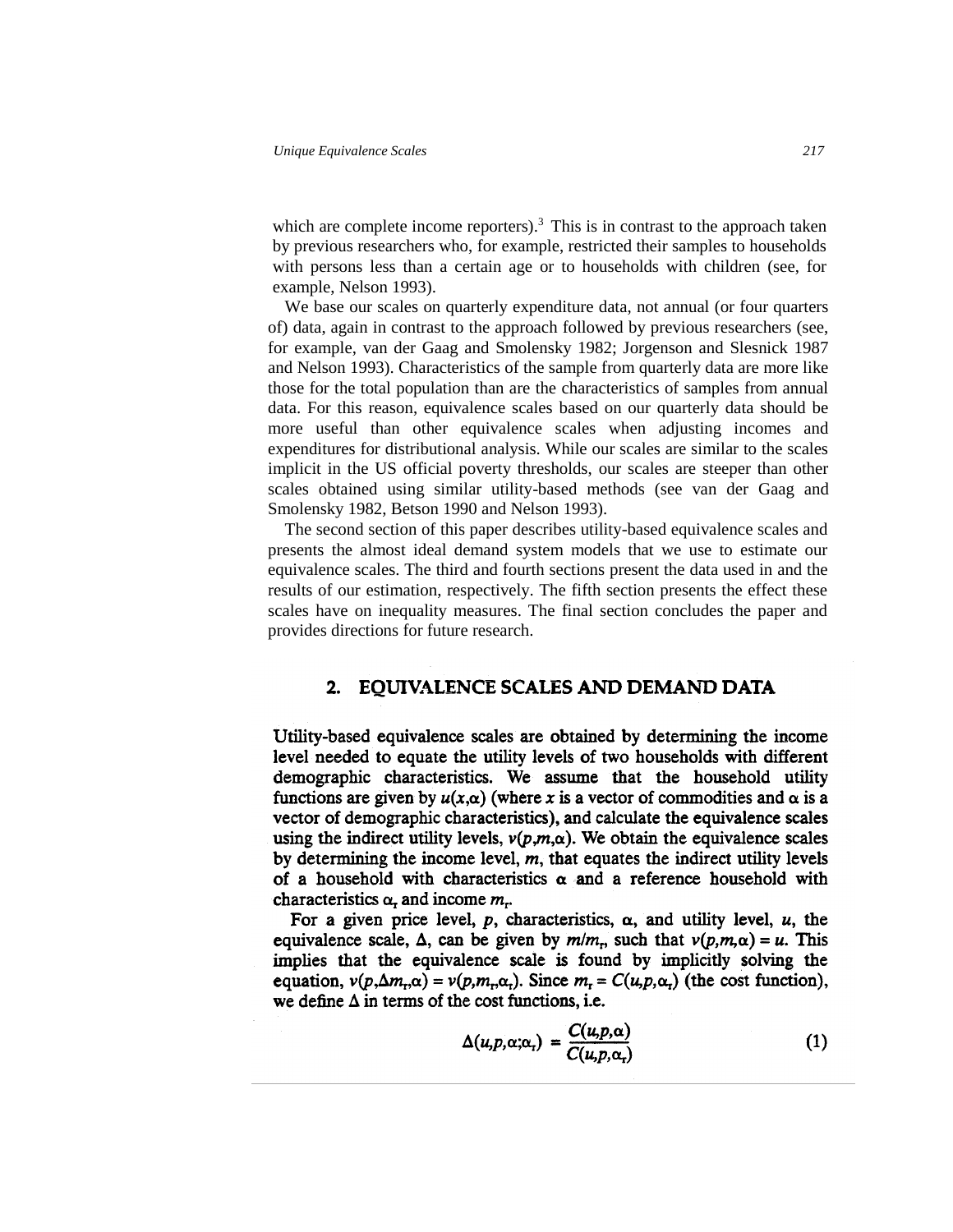By normalising with respect to  $\alpha_n$  we drop the reference to  $\alpha_r$  and simply refer to the equivalence scales as  $\Delta(u, p, \alpha)$ .

By viewing the characteristics,  $\alpha$ , as family size and the reference household as a one-person household, we can see how these scales can represent the economies of scale within a household. If there were no economies of scale in the household, then a two-person household would require twice the income as the reference household. Assuming that households produce economic welfare (measured with  $u(x, \alpha)$ ) from the consumption of goods, economies of scale are present if the equivalence scale is less than the family size, which is usually the case. By measuring economic welfare this way, we ignore the intrahousehold distribution of resources as well as the use of time in household production.

While these scales give adults and children the same weight, there may be different economies of scales for adults and children. Children could cost less than adults since they consume less of some goods, such as food. On the other hand, other costs of children, such as child care and education, could increase the relative costs of children versus adults, so that children and adults could have the same effect on households costs.

### 2.1 Equivalence Scale Exactness

A problem with utility-based equivalence scales is that they cannot be identified by examining demand data alone because different reference levels of utility will yield different equivalence scales. Blundell and Lewbel (1991) show that demand data can only identify a relative equivalence scale, which represents the ratio of cost-of-living indices for households with different characteristics. They show that Equation (1) can be represented as the product of a relative scale and an absolute scale, which determines the characteristic changes at base prices, p0. That, (1) can be rewritten as:

$$
\Delta(u, p, p_0, \alpha) = \frac{D(u, p, p_0, \alpha)}{D(u, p, p_0, \alpha_1)} \cdot \Delta_{\mathbf{A}}(u, p_0, \alpha)
$$
 (2)

where  $D(u, p, p_0, \alpha) = C(u, p, \alpha)/C(u, p_0, \alpha)$  represents a cost-of-living index for the household with characteristics,  $\alpha$ , and  $\Delta_{\mathbf{A}}(\mu, p_0, \alpha)$  represents the absolute scale evaluated at base prices,  $p_0$ . Since different levels of household utility can change the absolute scale and leave the relative scales unchanged, the scales may change depending on the assumptions made about  $\Delta_{\mathbf{A}}(u, p_0, \alpha)$ .

To deal with the multiplicity of scales, Blackorby and Donaldson (1991) and Lewbel (1989) suggest imposing conditions on the equivalence scale, and hence on preferences, which reduce the number of possible forms the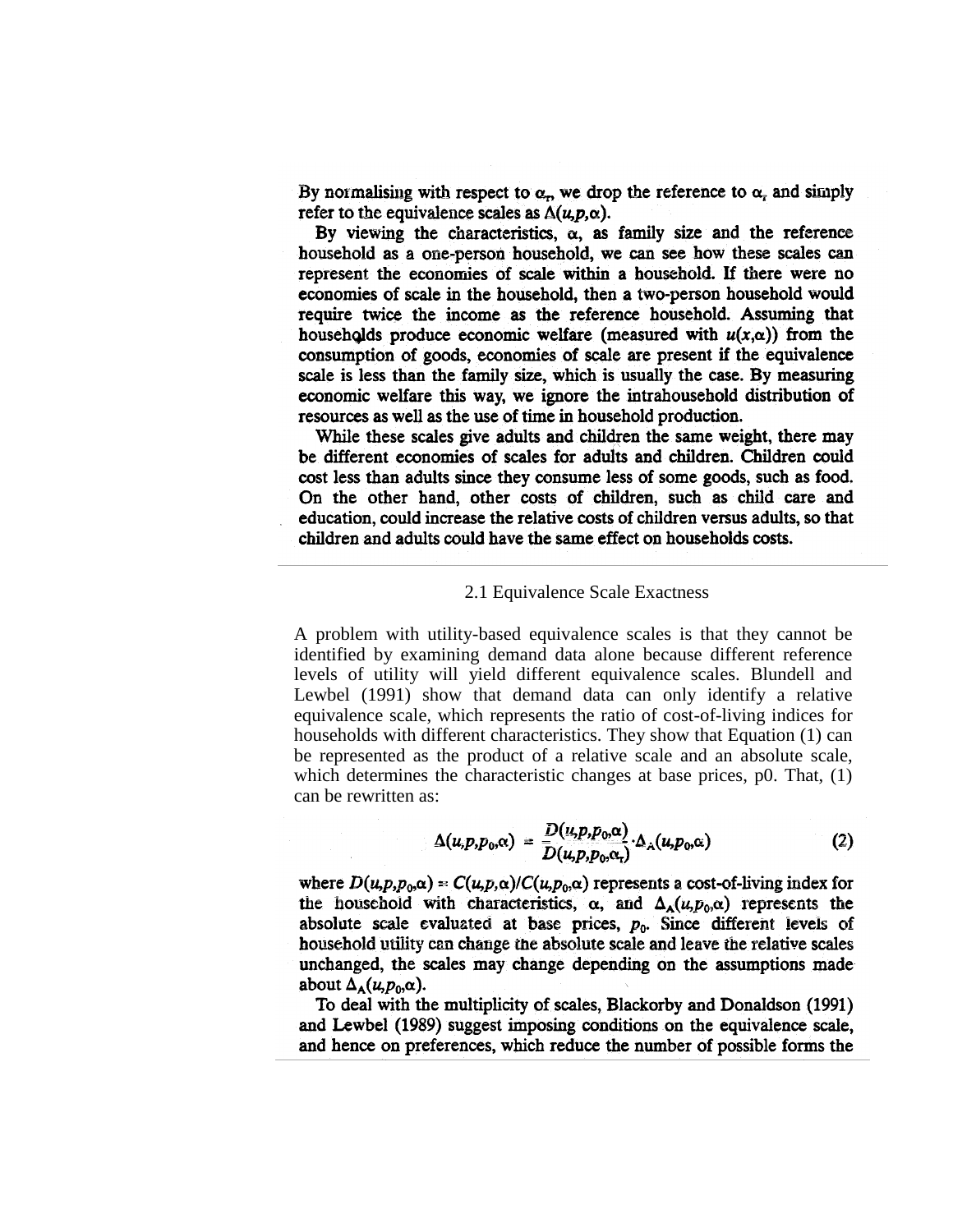scale can possess. They provide conditions under which the scales are independent of the base level of utility. Following Blackorby and Donaldson (1991), we say that  $\Delta(u, p, \alpha)$  satisfies equivalence scale exactness (or independence of base as in Lewbel (1989)) if and only if the cost function is of the following form:

$$
C(u,p,\alpha) = c_1(u,p)c_2(p,\alpha) \qquad (3)
$$

Recalling that equivalence scales are given by the ratio of the cost functions, (3) implies that the equivalence scale is given by:

$$
\Delta(u,p,\alpha) = \Delta(p,\alpha) = \frac{c_2(p,\alpha)}{c_2(p,\alpha_1)}\tag{4}
$$

Since the utility level does not enter into Equation (4), the use of different reference utility levels will not change the equivalence scales. In addition, arbitrary scaling of the households' income levels will not change the value of the equivalence scales. As a result, estimates of the equivalence scales from characteristic-specific demand data will be the same for all levels of income and utility.

Condition (4) also shows that prices can affect the scales. In this paper, we estimate price-dependent scales and scales that are independent of prices, which are called Full Engel scales (see Blackorby and Donaldson 1991). By allowing price dependence, the scales in Equation (4) can be viewed as a generalisation of Engel scales.

### 2.2 THE ALMOST IDEAL DEMAND SYSTEM

To obtain equivalence scales, we use demand data to estimate characteristic-dependent cost functions. We modify the almost ideal demand system presented by Deaton and Muellbauer (1980) by allowing the cost function to depend on characteristics. This characteristicdependent almost ideal demand system is described by the following cost function:

$$
\ln C(u, p, \alpha) = \ln a(p, \alpha) + b(p, \alpha)u \qquad (5)
$$

With this cost function, if  $b(\cdot, \cdot)$  is independent of  $\alpha$  (i.e.  $b(p, \alpha) = b(p)$  for all  $\alpha$ ), then the cost function satisfies condition (3), which implies equivalence scale exactness. In this case,  $c_2(p,\alpha) = a(p,\alpha)$  and  $c_1(u,p) = \exp$  $(b(p)u)$ . As in Deaton and Muellbauer (1980), we assume that  $b(p) = \prod p_i^{b_i}$ and that  $\ln a(p,\alpha) = a_0(\alpha) + \sum a_i(\alpha) \ln p_i + 0.5 \sum \sum c_{ij} \ln p_i \ln p_i$ . For the system to be homogeneous (of degree zero in prices) and symmetric, we make the following restrictions: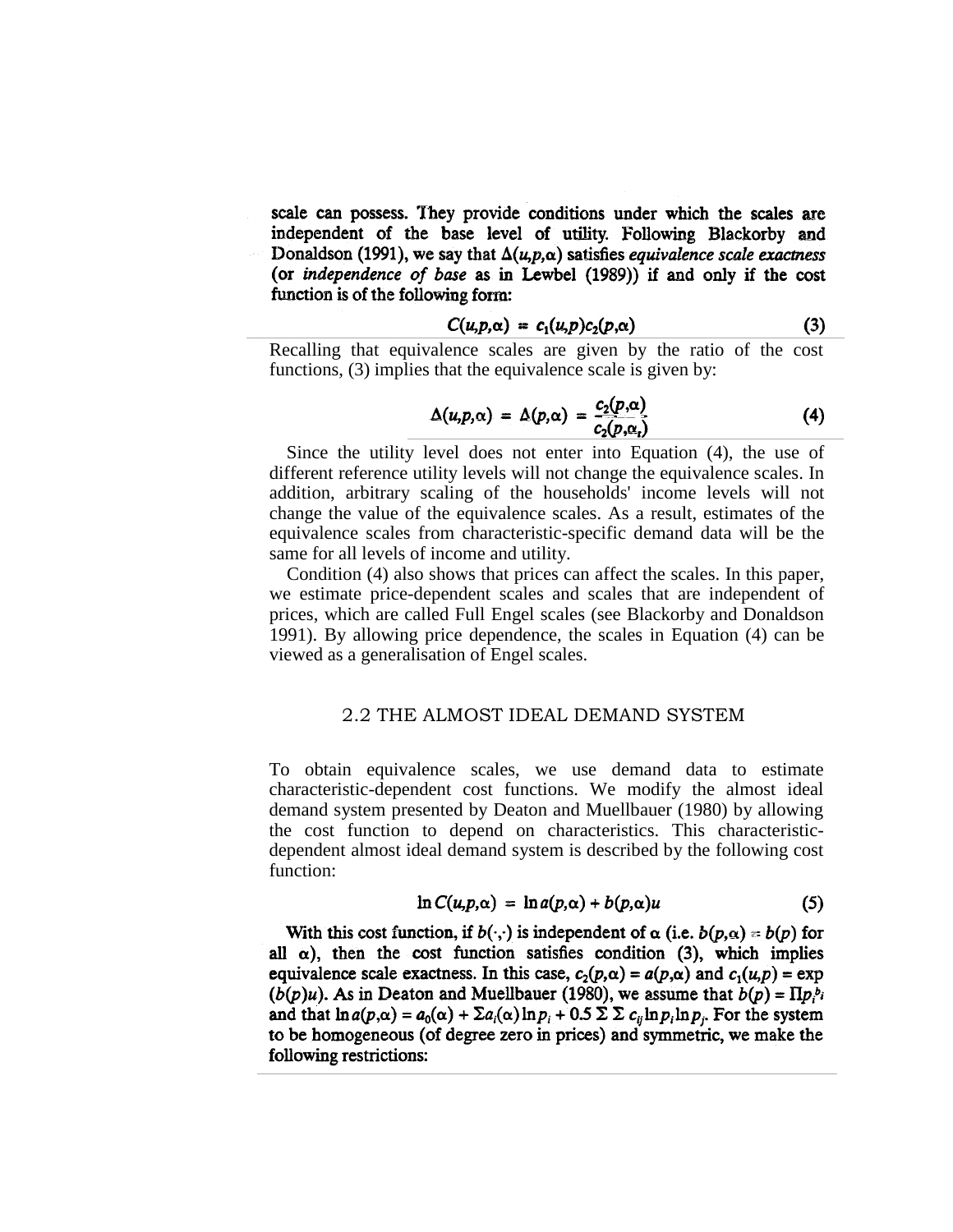Homogeneity restrictions:

$$
\sum_i c_{ij} = \sum_j c_{ij} = 0, \quad \sum b_i = 0, \text{ and } \sum a_i(\alpha) = 1
$$
 (6a)

for all  $\alpha$ , and

Symmetry restrictions:

$$
c_{ij} = c_{ji}.\tag{6b}
$$

By normalising the scale so that  $a_0(\alpha) = a_0$  and  $a_i(\alpha) = a_i$ , we obtain the following cost function in terms of  $a(p,\alpha)$ ,  $b(p)$  and  $\Delta(p,\alpha)$ :

$$
\ln C(u, p, \alpha) = a_0 + \sum a_i \ln p_i + \frac{1}{2} \sum \sum c_{ij} \ln p_i \ln p_j + u \cdot \prod p_i b_i + \ln \Delta(p, \alpha). \tag{7}
$$

Using (7), the logarithmic form of Shepherd's lemma implies that the share for good  $i$  can be given by:

$$
w_i = a_i + \sum_j c_{ij} \ln p_j + b_i \left( \ln \frac{m}{a(p, \alpha_i) \cdot \Delta(p, \alpha)} \right) + \frac{\partial \ln \Delta(p, \alpha)}{\partial \ln p_i}.
$$
 (8)

Following Deaton and Muellbauer (1980) and Pashardes (1991), we use a Stone index to approximate  $a(p,\alpha)$ .<sup>4</sup> We assume that  $a_0 + d_0(\alpha) + \ln P_h$ such that  $P_h$  is given by:

$$
\ln P_{\rm h} = \sum a_i \ln p_i + \frac{1}{2} \sum c_{ij} \ln p_i \ln p_j + \sum d_i(\alpha_{\rm h}) \ln p_i, \tag{9}
$$

we use a household-specific Stone index,  $P_h^* = \sum w_{ih} \ln p_i$ , to approximate  $P<sub>h</sub>$ . Substituting the Stone index into the share equations in (8) and dropping the subscript h yields:

$$
w_i = a_i - b_i a_0 + \sum c_{ij} \ln p_j + b_i (\ln \frac{m}{P^*}) - b_i \ln \Delta(p, \alpha) + \frac{\partial \ln \Delta(p, \alpha)}{\partial \ln p_i}.
$$
 (10)

### 2.3 The Equivalence Scales

Given our assumptions about the structure of  $a(p,\alpha)$  and recalling that  $\Delta(p,\alpha) = a(p,\alpha)/a(p,\alpha_r)$ , our equivalence scales are given by:

$$
\Delta(p,\alpha) = \exp\left(d_0(\alpha)\right) \cdot \prod p_i^{d_i(\alpha)}.
$$
 (11)

These equivalence scales are similar to those in Blackorby and Donaldson (1991), Nelson (1993) and Phipps (1991).

Blackorby and Donaldson (1991) show that with the almost ideal demand system different scales that satisfy equivalence scale exactness can be consistent with the same demand behavior. They show that there are functions of characteristics and prices which when multiplied by the scale yield new scales while leaving the demand behavior unchanged. Since the first component in Equation (11) is independent of prices and the second component is Cobb-Douglas in prices, equivalence scale exactness and demand data yield unique equivalence scales.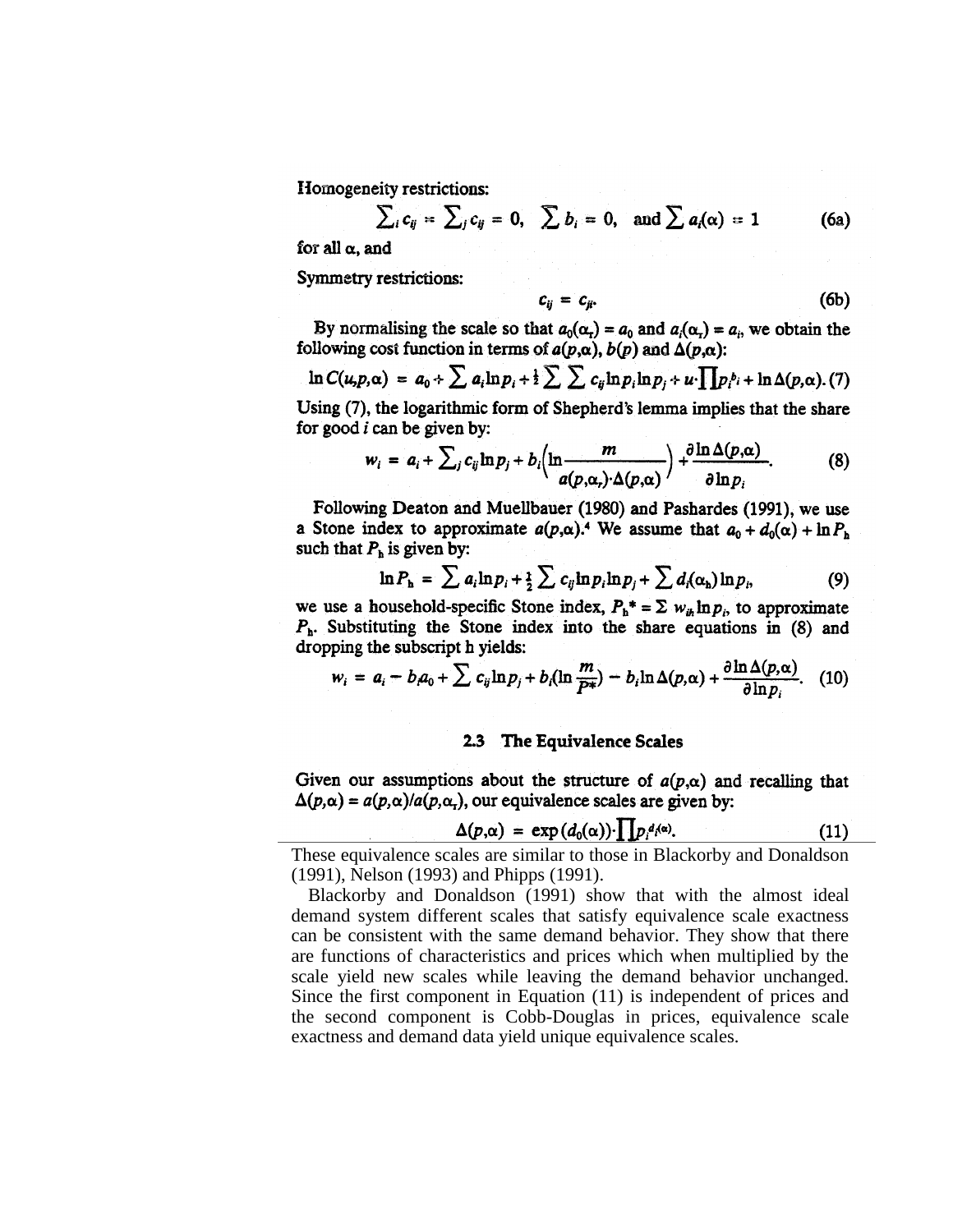In our estimation, we assume that characteristics,  $\alpha$ , are given by the number of adults  $(A)$  and the number of children  $(K)$  in the household, i.e.,  $\alpha = (A,K)$ . To capture economies of scale (and constant elasticity), we assume that  $d_0(\alpha)$  depends only on the total number of people in the household, i.e.  $d_0(\alpha) = d_0 \ln(A + K)$ . Assuming that  $d_i(\alpha) = \sum d_{ik} \alpha_k$ , our equivalence scales are given by:<sup>5</sup>

$$
\Delta(p,\alpha) = (A+K)^{d} \cdot \prod p_i^{(d_{ih}A+d_{ik}K)} \tag{12a}
$$

In (12a), the parameter  $d_0$  represents constant elasticity. A value of one implies no economies of scale, since the equivalence scale is approximately equal to the family size,  $(A + K)$ . We would expect the estimate of  $d_0$  to be between zero and one.

The scale in (12a) also illustrates the difference between the absolute and relative scales. In (12a), the absolute scale can be represented by the first component,  $(A + K)<sup>d</sup>$ , and the relative scales can be obtained using the second component. Given prices,  $p<sup>1</sup>$  and  $p<sup>0</sup>$ , for any number of adults and children, the relative scale is given by  $\Pi(p_i^{-1}/p_i^0)d_{ih}(A-1) + d_{ik}K$ ).

To check the importance of allowing the equivalence scale to depend on prices, we also estimate an equivalence scale that is independent of prices. This Full Engel equivalence scale is given by:

$$
\Delta(p,\alpha) = (A + K)^{d}.
$$
 (12b)

To check the constant elasticity assumption, we estimate another Full Engel scale that allows different family sizes to have different effects on the size of the scale. The Full Engel scale without constant elasticity is given by:

$$
\Delta(p,\alpha) = \exp\left(d_{02}(f_{52}) + d_{03}(f_{53}) + d_{04}(f_{54}) + d_{05}(f_{55}) + d_{06}(f_{56})\right) \tag{12c}
$$

where  $fs_i = 1$  for a family of size i and  $fs_6 = 1$  for families of size six or more.

Substituting the scales given by (12a) into the share equations of the almost ideal demand system yields:<sup>6</sup>

$$
w_i = a_i - b_i a_0 + (d_{ih} \cdot A + d_{ik} \cdot K) - b_i (d_0 \ln(A + K)) + \sum c_{ij} \ln p_j + b_i (\ln \frac{m}{P^*}).
$$
\n(13)

Equation (13) shows that  $(d_0 \ln(A + K))$  enters each share equation, suggesting that the scales deflate the household's income,  $m$ , in the same manner in each share equation. This is in contrast to Barten-type scales, which are share-specific since they allow the characteristics to affect income differently in each share equation. The difference between the effects of the price-dependent scales and the Full Engel scales can also be illustrated with Equation (13). Since the price-dependent scales include the terms,  $(d_{ih} \cdot A + d_{ik} \cdot K)$ , the share equations can respond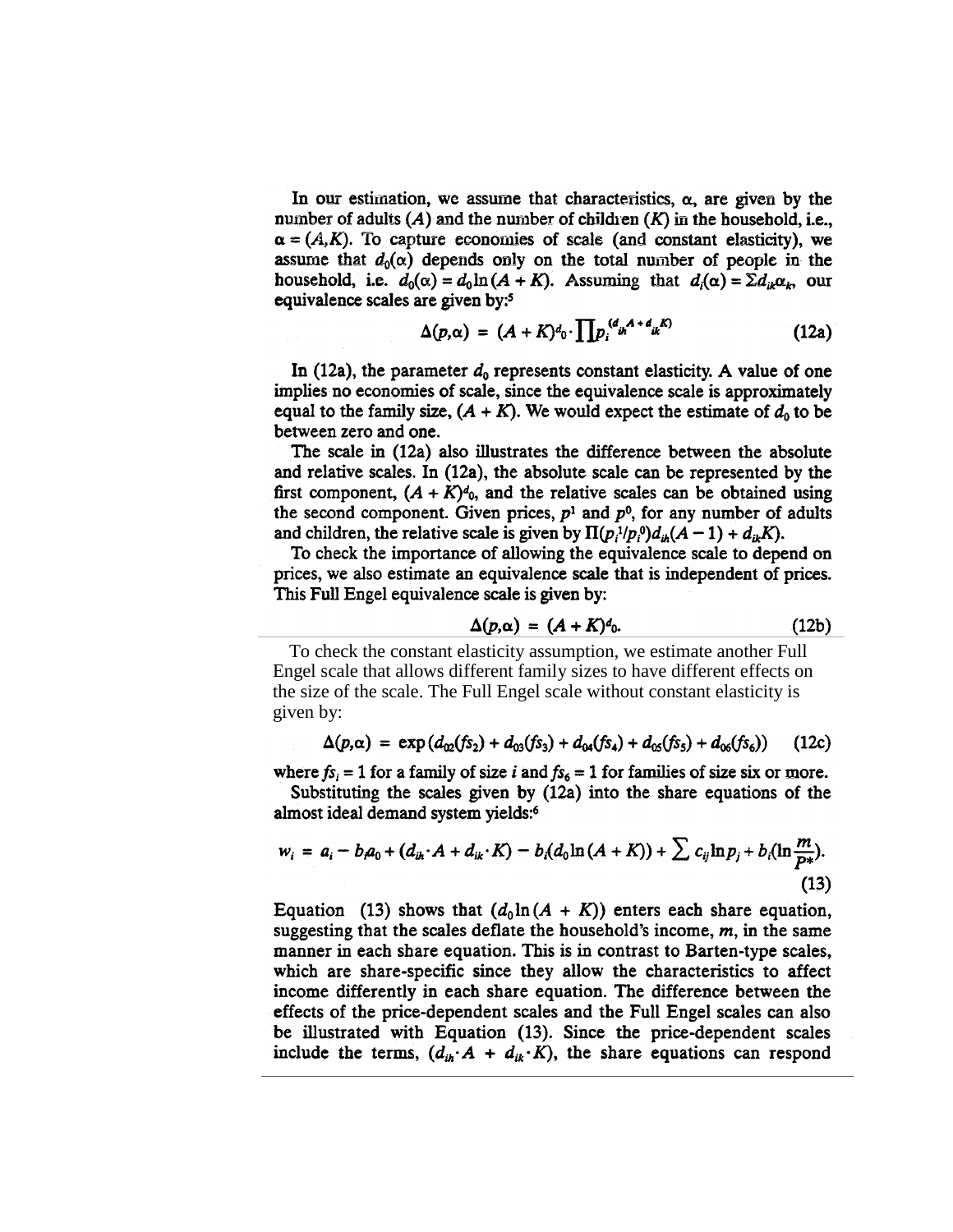differently to different family sizes. By excluding these terms, the Full Engel scales require family size to affect each share equation in the same manner.

The parameter  $b_i$  in Equation (13) is independent of characteristics, that is, family size and income enter the share equation separately and there are no family size-income interaction terms. This shows equivalence scale exactness, which means that all households will have the same coefficients on income in their demand equations.<sup>7</sup>

### **3. THE DATA**

The expenditure and consumer unit characteristics data are from the US Consumer Expenditure Survey Interview portion (CEX) for 1987 quarter two through 1991 quarter one, in which time 84187 CEX interviews were conducted (USDL 1991b). We analyse quarterly expenditure data from the internal Bureau of Labor Statistics (BLS) files (data are not topcoded).

We reduced the sample to 71593 by including only consumer units designated by the BLS as complete income reporters and having positive values for total expenditures and income, and non-negative health expenditures. We further reduced the sample by selecting a five per cent random sample to limit the costs of running the models. Our random sample includes 3550 consumer units; 5.8 per cent of these are households for which expenditures are observed for more than one quarter. Descriptive statistics of the sample are presented in Table 1.<sup>8</sup>

We use expenditures for consumption only; expenditures for gifts and capital improvements, and allocations to savings are excluded. We grouped expenditures into seven commodity groups: food, shelter, apparel and upkeep, transportation, fuels and utilities, health care, and 'other', which includes household furnishings and operations, entertainment, and other goods and services.

Price data are area-specific price indices from the Consumer Price Index (CPI) listed on the BLS LABSTAT data system for the same time period as the expenditure data (USDL 1992). The base period for the indices was 1982 to 1984. We used the seasonally unadjusted consumer price indices in thirty areas for the first six commodity groups, while a weighted average price was computed for the `other' expenditures commodity group; the weights were the shares of total expenditures allocated to the three commodity groups included in the `other' category.

We used price indices from fifteen urban areas, while regional and citysize average price indices were used for the other areas represented in the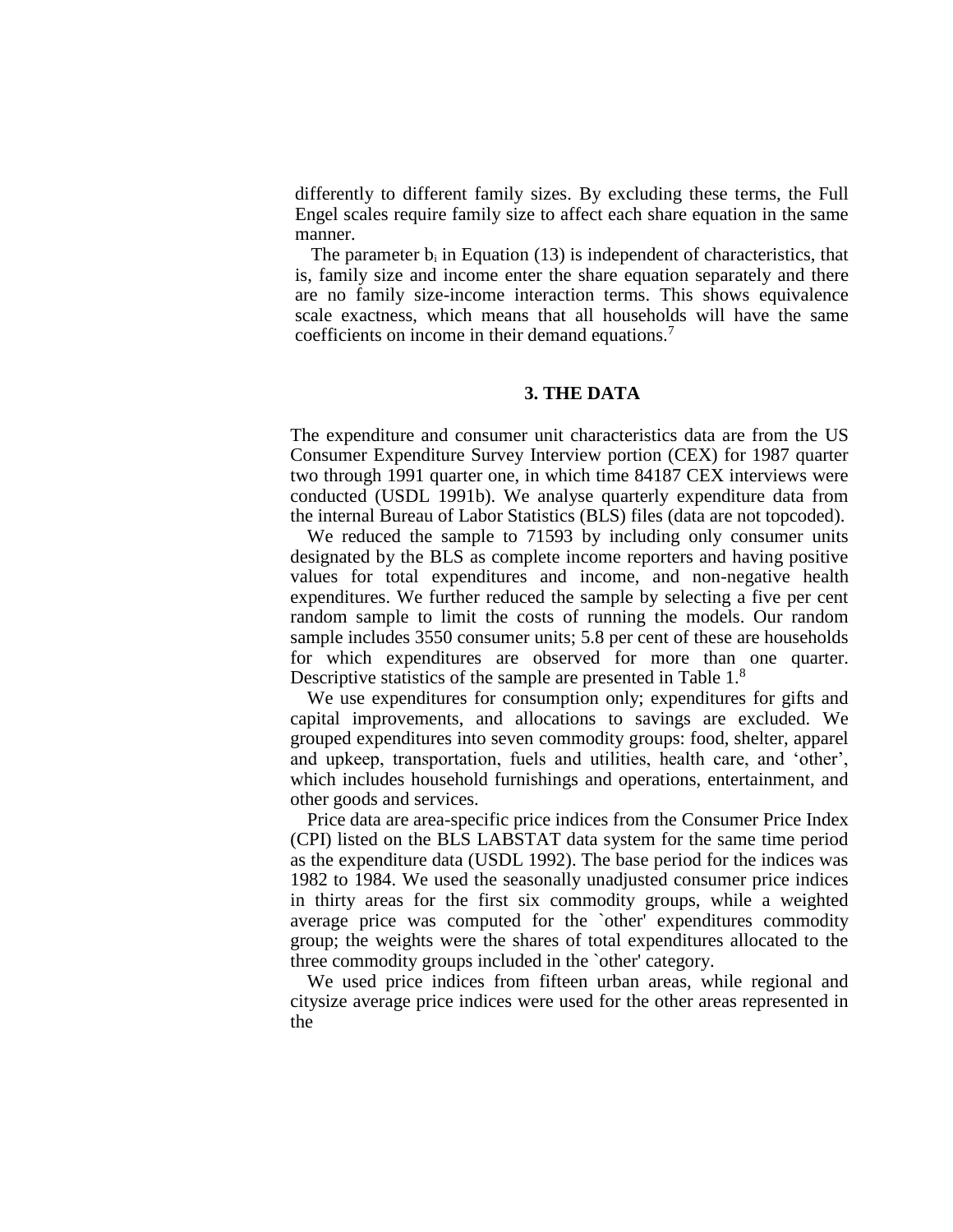|                    |                                         | (11 = 3330; 1987–1991) |                           |
|--------------------|-----------------------------------------|------------------------|---------------------------|
| Variable           |                                         | Mean                   | <b>Standard Deviation</b> |
|                    | <b>Total Quarterly Expenditures</b>     | \$5877.85              | 906.77                    |
| Shares: Food       |                                         | 0.200                  | 0.105                     |
|                    | Shelter                                 | 0.306                  | 0.143                     |
|                    | Apparel                                 | 0.049                  | 0.056                     |
|                    | Transportation                          | 0.159                  | 0.155                     |
|                    | Fuel                                    | 0.097                  | 0.064                     |
|                    | Health                                  | 0.056                  | 0.075                     |
|                    | Other                                   | 0.134                  | 0.114                     |
| <b>Prices:</b>     | Food                                    | 122.154                | 7.839                     |
|                    | <b>Shelter</b>                          | 129.352                | 12.877                    |
|                    | Apparel                                 | 117.060                | 8.645                     |
|                    | Transportation                          | 112.387                | 6.878                     |
|                    | Fuel                                    | 108.213                | 7.701                     |
|                    | Health                                  | 145.289                | 13.362                    |
|                    | Other                                   | 124.880                | 7.378                     |
|                    | Stone Index (log)                       | 4.808                  | 0.070                     |
| <b>Family Size</b> |                                         | 2.604                  | 1.526                     |
|                    | Log of Family Size                      | 0.788                  | 0.589                     |
|                    | Frequency of Family Size                |                        |                           |
|                    | 989<br>1                                | 0.279                  |                           |
|                    | 2<br>1033                               | 0.291                  |                           |
|                    | 3<br>588                                | 0.166                  |                           |
|                    | 4<br>542                                | 0.153                  |                           |
|                    | 5<br>242                                | 0.068                  |                           |
|                    | 6<br>90                                 | 0.025                  | ---                       |
|                    | 7<br>36                                 | 0.010                  |                           |
|                    | 8+<br>30                                | 0.008                  |                           |
|                    | Number of adults<br>Frequency of adults | 1.868                  | 0.812                     |
|                    | 1177<br>ı                               | 0.332                  |                           |
|                    | 2<br>1863                               | 0.525                  |                           |
|                    | 355<br>3                                | 0.100                  |                           |
|                    | 4<br>121                                | 0.034                  | -                         |
|                    | $5+$<br>34                              | 0.010                  |                           |
|                    | Number of children                      | 0.736                  | 1.133                     |
|                    | Frequency of children                   |                        |                           |
|                    | 2193<br>0                               | 0.618                  |                           |
|                    | 558<br>1                                | 0.157                  |                           |
|                    | 2<br>493                                | 0.139                  |                           |
|                    | 3<br>205                                | 0.058                  |                           |
|                    | 4<br>67                                 | 0.019                  |                           |
|                    | $5+$<br>34                              | 0.010                  |                           |
|                    |                                         |                        |                           |

Table 1<br>Descriptive Statistics<br> $\frac{1}{2}$  = 2550-1987-1991)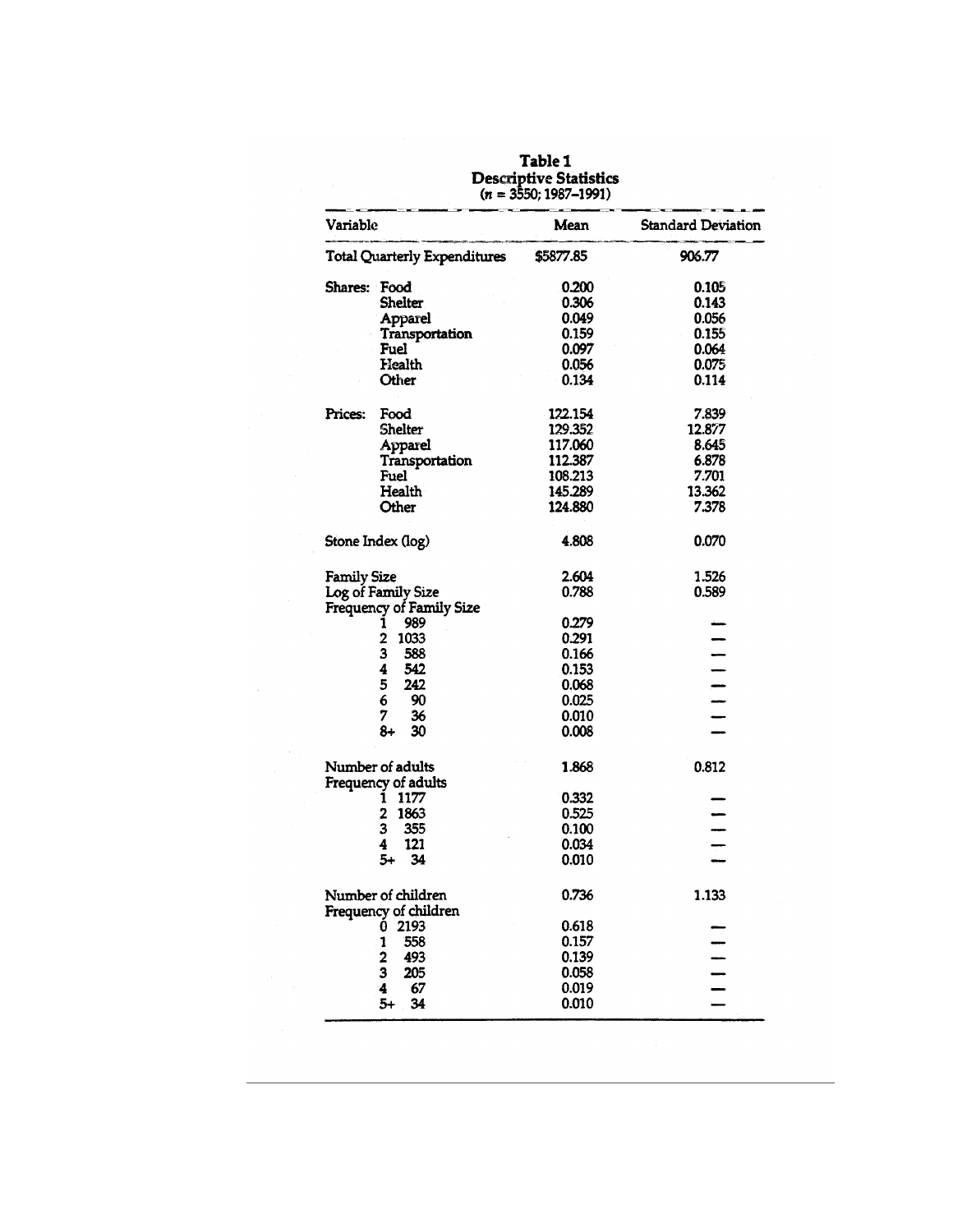sample. To obtain quarterly prices, we averaged monthly prices (or bimonthly, if monthly prices were not available) over the three months of the interview quarter.

While the area-specific prices used in this paper do not provide a measure of price differences across areas, they do provide an accurate measure of price differences over time within areas and we show that they do not bias the parameter estimates in the equivalence scales. We tested whether these area-specific prices bias the results by estimating a fixed effects model which included a dummy variable for each area in each equation. We found that, while the price coefficients are different, the presence of fixed effects do not significantly improve the explanatory power of the model and hence, we cannot reject the hypothesis that the fixed effects were insignificant.<sup>9</sup> To further check the possible bias caused by area-specific prices, we estimate the model using average national price indices (for each area) and obtain similar parameter estimates of the characteristic variables. While our results suggest that using area-specific prices do not bias the parameter estimates, in future research we plan to use new BLS research in which interarea prices are produced (see Kokoski, Cardiff and Moulton 1992).

### **4. THE RESULTS**

We estimated Equation (13) for six share equations; the coefficients for the seventh equation (other) are calculated using the homogeneity and symmetry restrictions. Tests of the symmetry restriction (6b) allowed us to reject this restriction, while tests of the homogeneity restrictions (6a) did not allow us to reject this restriction. The estimates were obtained using the non-linear seemingly unrelated regression procedure in SAS.

The parameter estimates, standard errors and  $R<sup>2</sup>$  values for the almost ideal demand systems using three different functional forms of the scales are given in Table 2. As the R2 values suggest, the model with pricedependent scales fits the data better than the models without these terms. This suggests that price changes affect different size households differently.

Equivalence scales are calculated by substituting the parameter estimates (from Table 2) and the average prices for the data set (over all four years) into Equations (12a,b and c). The equivalence scales and their approximate standard errors are given in Table 3. We normalised the scales so that a single-member household has an equivalence scale of one. Except for two-person households, the price-dependent scales are larger (although not significantly) than both of the Full Engel scales.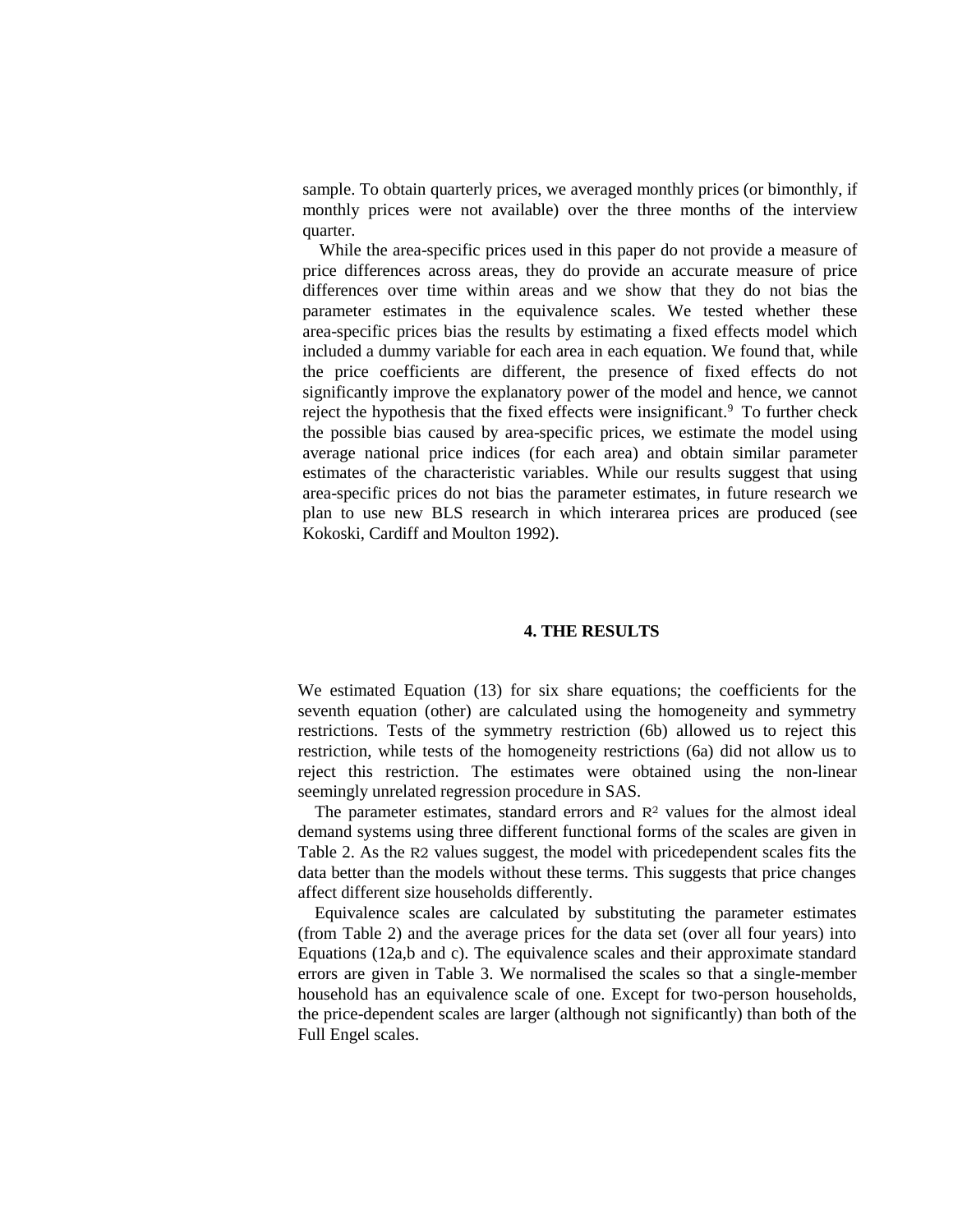| Parameter                  | Variable                  | Parameter Estimate by Model<br>(Standard Frror) |                                                    |                                                                  |
|----------------------------|---------------------------|-------------------------------------------------|----------------------------------------------------|------------------------------------------------------------------|
|                            |                           | Price-<br>dependent<br>Scale                    | Full Engel<br>Scale with<br>Constant<br>Elasticity | <b>Full Engel</b><br>Scale with<br><b>Family Size</b><br>Dummics |
| A,                         | Food                      | 0.4281                                          | 0.4381                                             | 0.441'                                                           |
|                            | <b>Shelter</b>            | (0.012)<br>0.392 <sup>1</sup><br>(0.014)        | (0.012)<br>0.3461<br>(0.013)                       | (0.012)<br>0.332 <sup>1</sup><br>(0.013)                         |
|                            | Apparel                   | 0.054 <sup>1</sup><br>(0.006)                   | 0.060 <sup>1</sup><br>(0.006)                      | $0.061$ <sup>1</sup><br>(0.006)                                  |
|                            | Transportation            | $-0.1661$<br>(0.017)                            | $-0.134$ <sup>1</sup><br>(0.016)                   | $-0.126$<br>(0.016)                                              |
|                            | Fuel                      | 0.1961<br>(0.007)                               | 0.1951<br>(0.006)                                  | 1.0961<br>(0.006)                                                |
|                            | Health<br>Other           | 0.058 <sup>1</sup><br>(0.010)<br>0.038          | 0.046 <sup>1</sup><br>(0.010)<br>0.049             | 0.0451<br>(0.010)<br>0.051                                       |
| b,                         | Food                      | $-0.078$<br>(0.002)                             | $-0.078$<br>(0.002)                                | -0.0801<br>(0.002)                                               |
|                            | <b>Shelter</b>            | $-0.020$ '<br>(0.004)                           | -0.0181<br>(0.004)                                 | $-0.014$ <sup>1</sup><br>(0.004)                                 |
|                            | Apparel                   | $-0.001$<br>(0.001)                             | -0.0032<br>(0.001)                                 | -0.0032<br>(0.001)                                               |
|                            | Transportation            | 0.1011<br>(0.004)                               | 0.102 <sup>1</sup><br>(0.004)                      | 0.100 <sup>1</sup><br>(0.004)                                    |
|                            | Fuel                      | $-0.0291$<br>(0.002)                            | -0.0291<br>(0.002)                                 | -0.0291<br>(0.002)                                               |
|                            | Health                    | -0.003<br>(0.002)                               | 0.001<br>(0.002)                                   | 0.001<br>(0.002)                                                 |
|                            | Other                     | 0.030                                           | 0.025                                              | 0.025                                                            |
| $c_{ji}$<br>$\pmb{c}_{ij}$ | Food-Food<br>Food-Shelter | 0.065<br>(0.083)<br>0.012                       | 0.061<br>(0.084)<br>0.015                          | 0.058<br>(0.084)<br>0.017                                        |
|                            | Food-Apparel              | (0.025)<br>-0.029                               | (0.025)<br>-0.032                                  | (0.025)<br>-0.032                                                |
|                            | Food-Transportation       | (0.025)<br>$-0.018$                             | (0.025)<br>$-0.020$                                | (0.025)<br>$-0.021$                                              |
|                            | Food-Fuel                 | (0.055)<br>$-0.007$                             | (0.055)<br>-0.002                                  | (0.055)<br>-0.001                                                |
|                            | Food-Health               | (0.022)<br>0.035                                | (0.022)<br>0.041                                   | (0.022)<br>0.039                                                 |
|                            | Food-Other                | (0.038)<br>$-0.058$                             | (0.039)<br>-0.063                                  | (0.039)<br>-0.060                                                |

 $\bar{z}$ 

# Table 2<br>Almost Ideal Demand System Estimation<br>Using Different Functional Forms for the Equivalence Scales

(Table 2 continued overleaf)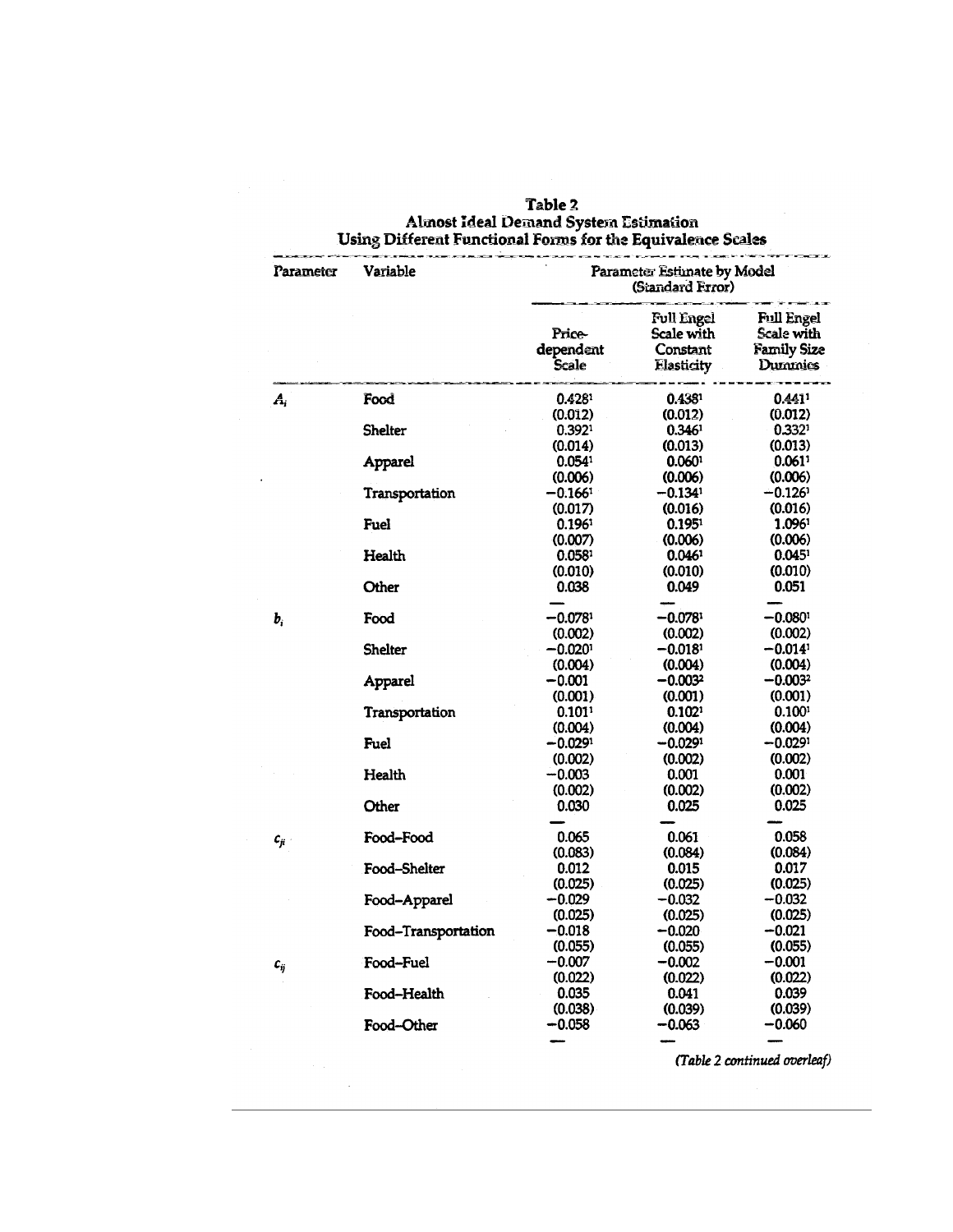### *(Table 2 continued)*

| Parameter | Variable                      | Parameter Estimate by Model<br>(Standard Error) |                                             |                                                |
|-----------|-------------------------------|-------------------------------------------------|---------------------------------------------|------------------------------------------------|
|           |                               | Price-<br>dependent                             | <b>Full Engel</b><br>Scale with<br>Constant | Full Engel<br>Scale with<br><b>Family Size</b> |
|           |                               | Scale                                           | Elasticity                                  | Dummies                                        |
|           | Shelter-Shelter               | 0.280'                                          | 0.272'                                      | 027I'                                          |
|           |                               | (0.032)                                         | (0.032)                                     | (0.032)                                        |
|           | Shelter Apparel               | 0.038'                                          | 0.039'                                      | 0.039'                                         |
|           |                               | (0.014)                                         | 10.014)                                     | (0.014)                                        |
|           | <b>Shelter Transportation</b> | $-0.125'$                                       | $-0.119'$                                   | $-0.121'$                                      |
|           |                               | (0.034)                                         | (0.034)                                     | (0.034)                                        |
|           | Shelter-Fuel                  | $-0.115'$                                       | $-0.118'$                                   | $-0.1172$                                      |
|           |                               | (0.014)                                         | (0.014)                                     | (0.014)                                        |
|           | Shelter-Health                | $-0.121'$                                       | $-0.122'$                                   | $-0.122'$                                      |
|           |                               | (0.019)                                         | (0.019)                                     | (0.019)                                        |
|           | Shelter-Other                 | 0.031                                           | 0.033                                       | 0.033                                          |
|           | Apparel-Apparel               | $-0.016$                                        | $-0.017$                                    | $-0.017$                                       |
|           |                               | (0.017)                                         | (0.017)                                     | (0.017)                                        |
|           | <b>Apparel Transportation</b> | 0.002                                           | 0.003                                       | 0.003                                          |
|           |                               | (0.027)                                         | (0.028)                                     | t0.028                                         |
|           | Apparel-Fuel                  | 0.001                                           | 0.002                                       | 0.002                                          |
|           |                               | (0.011)                                         | (0.011)                                     | (0.011)                                        |
|           | Apparel-Health                | $-0.033$                                        | $-0.031$                                    | $-0.031$                                       |
|           |                               | (0.017)                                         | (0.017)                                     | (0.017)                                        |
|           | Apparel-Other                 | 0.037                                           | 0.036                                       | 0.036                                          |
|           | Transportation-               |                                                 |                                             | $\blacksquare$                                 |
|           | Transportation                | 0.150                                           | 0.144                                       | 0.148                                          |
|           |                               | (0.087)                                         | (0.087)                                     | (0.087)                                        |
|           | Transportation-Fuel           | 0.080'                                          | 0.082                                       | 0.08(?')                                       |
|           |                               | (0.027)                                         | (0.027)                                     | (0.027)                                        |
|           | Transportation-Health         | 0.007                                           | 0.006                                       | 0.007                                          |
|           |                               | (0.039)                                         | (0.039)                                     | (0.039)                                        |
|           | Transportation-Other          | $-0.096$                                        | $-0.0\%$                                    | $-0.096$                                       |
|           | <b>Fuel Fuel</b>              | $-0.021$                                        | $-0.023$                                    | $-0.022$                                       |
|           |                               | (0.015)                                         | (0.015)                                     | (0.015)                                        |
|           | Fuel-Health                   | 0.020                                           | 0.016                                       | 0.016                                          |
|           |                               | (0.016)                                         | (0.016)                                     | (0.016)                                        |
|           | Fuel-Other                    | 0.042                                           | 0.043                                       | 0.042                                          |
|           | Health-Health                 | 0.087'                                          | 0.091'                                      | 0.091'                                         |
|           |                               | (0.035)                                         | (0.035)                                     | (0.036)                                        |
|           | Health-Other                  | 0.005                                           | $-0.001$                                    | 0.000                                          |
|           | Other-Other                   | 0.039                                           | 0.048                                       | 0.045                                          |
| do        | Family Size                   | 0.667'                                          | 0.567                                       |                                                |
|           |                               | (0.086)                                         | (0.025)                                     |                                                |
|           | Family Size 2                 |                                                 |                                             | 0.475'<br>(0.038)                              |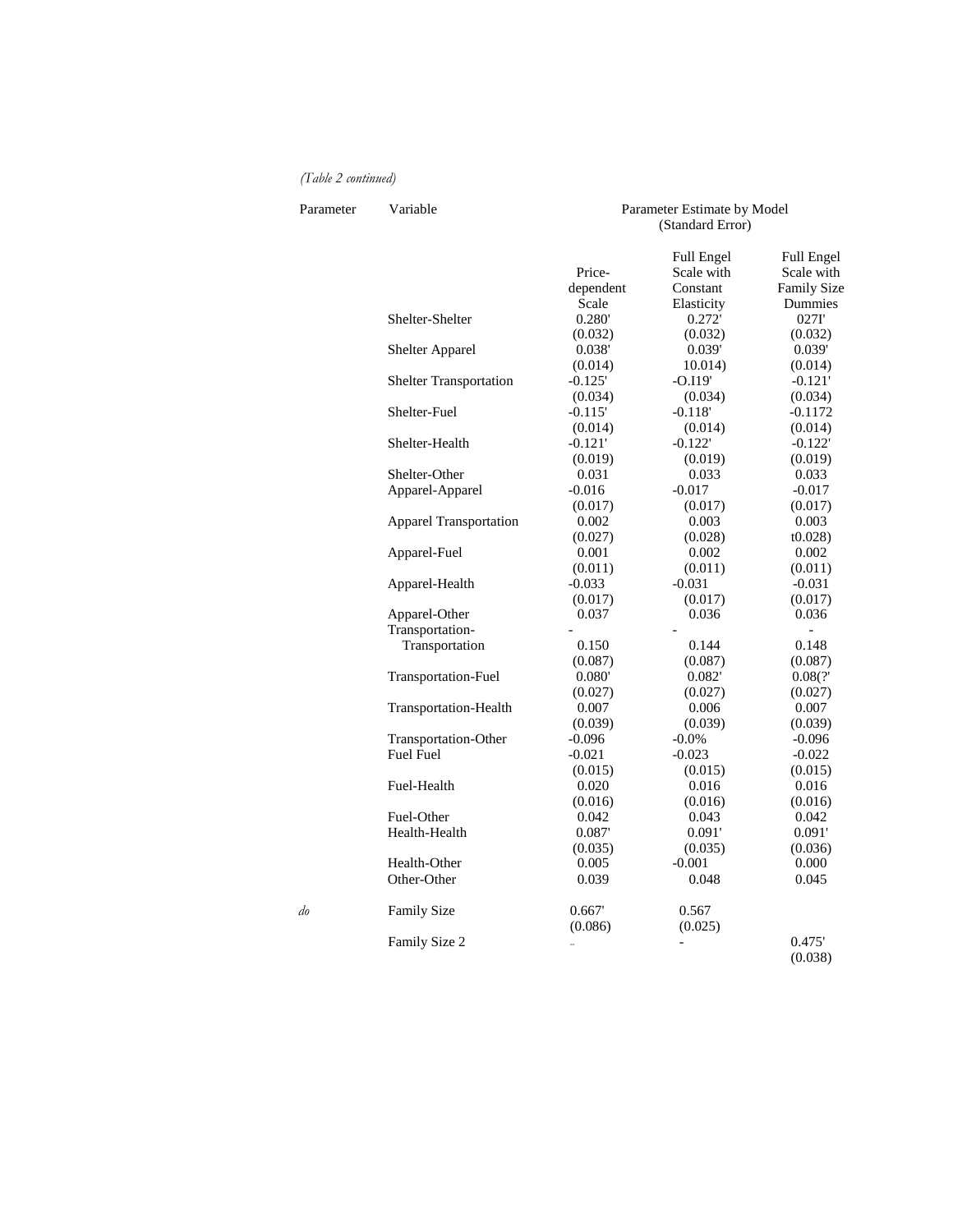| Parameter                            | Variable                            | Parameter Estimate by Model<br>(Standard Error) |                                                           |                                                                         |
|--------------------------------------|-------------------------------------|-------------------------------------------------|-----------------------------------------------------------|-------------------------------------------------------------------------|
|                                      |                                     | Price-<br>dependent<br>Scale                    | <b>Full Engel</b><br>Scale with<br>Constant<br>Elasticity | <b>Full Engel</b><br><b>Scale with</b><br><b>Family Size</b><br>Dummies |
|                                      | <b>Family Size 3</b>                | œ                                               |                                                           | 0.645 <sup>1</sup>                                                      |
|                                      | Family Size 4                       |                                                 | <b>CHOO</b>                                               | (0.045)<br>$0.751$ <sup>1</sup>                                         |
|                                      | <b>Family Size 5</b>                |                                                 |                                                           | (0.046)<br>0.954 <sup>1</sup>                                           |
|                                      | Family Size 6+                      |                                                 |                                                           | (0.062)<br>1.0921                                                       |
| $d_{\hat{m}}$                        | Food - No. of Adults                | 0.001<br>(0.003)                                |                                                           | (0.075)                                                                 |
|                                      | Shelter - No. of Adults             | -0.0161<br>(0.003)                              |                                                           |                                                                         |
|                                      | Apparel - No. of Adults             | $-0.0031$<br>(0.001)                            |                                                           |                                                                         |
|                                      | Transportation - No. of<br>Adults   | $0.018$ <sup>1</sup>                            |                                                           |                                                                         |
|                                      | Fuel - No. of Adults                | (0.005)<br>0.0003                               |                                                           |                                                                         |
|                                      | Health - No. of Adults              | (0.002)<br>0.004 <sup>2</sup><br>(0.002)        |                                                           |                                                                         |
|                                      | Other - No. of Adults               | -0.0043                                         |                                                           |                                                                         |
| $d_x$                                | Food - No. of Children              | 0.003<br>(0.003)                                |                                                           |                                                                         |
|                                      | Shelter - No. of Children           | $-0.0191$<br>(0.002)                            |                                                           |                                                                         |
|                                      | Apparel - No. of Children           | 0.0061<br>(0.001)                               |                                                           |                                                                         |
|                                      | Transportation - No. of<br>Children | 0.010 <sup>1</sup>                              |                                                           |                                                                         |
|                                      | Fuel - No. of Children              | (0.003)<br>$-0.0032$<br>(0.001)                 |                                                           |                                                                         |
|                                      | Health - No. of Children            | $-0.010^{1}$<br>(0.001)                         |                                                           |                                                                         |
|                                      | Other — No. of Children             | 0.013                                           |                                                           |                                                                         |
| Adjusted R <sup>2</sup><br>for share | Food                                | .245                                            | .240                                                      | .238                                                                    |
| equations                            | <b>Shelter</b>                      | .055                                            | .023                                                      | .024                                                                    |
|                                      | Apparel                             | .020                                            | .005                                                      | .005                                                                    |
|                                      | Transportation                      | .186                                            | .177                                                      | .178                                                                    |
|                                      | <b>Fuel</b>                         | .106                                            | .105                                                      | .107                                                                    |
|                                      | Health                              | .031                                            | .011                                                      | .010                                                                    |

**Example 1% is used in the 1% is vectorally significant at the 5% level.**<br>Statistically significant at the 5% level.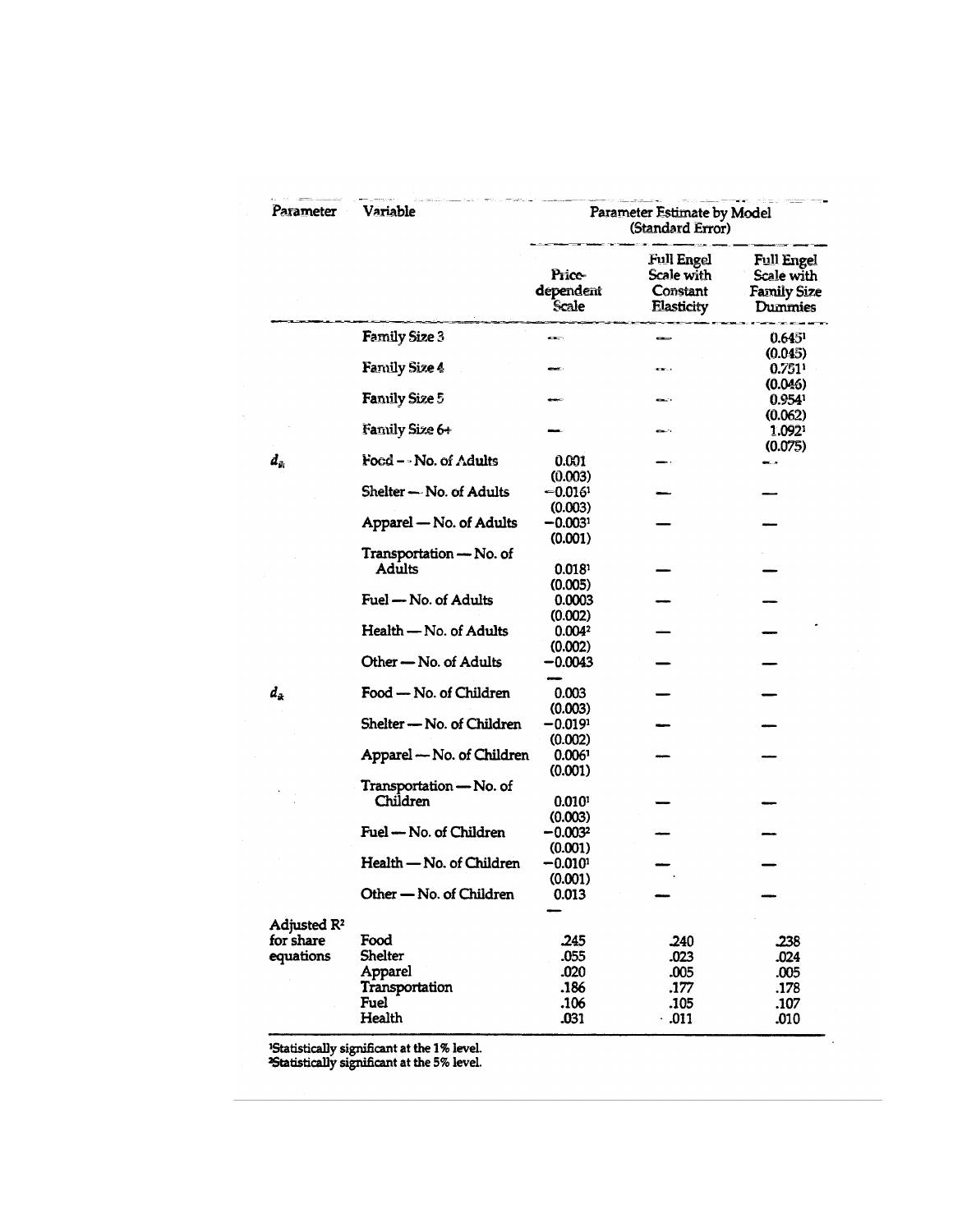| Table 3<br><b>Equivalence Scales</b> |                       |                                            |                                                           |                                                                  |
|--------------------------------------|-----------------------|--------------------------------------------|-----------------------------------------------------------|------------------------------------------------------------------|
|                                      |                       |                                            | Equivalence Scale<br>(Approximate Standard Error)         |                                                                  |
| Number of<br>Adults                  | Number of<br>Children | <b>Price-</b><br>Dependent<br><b>Scale</b> | <b>Full Engel</b><br>Scale with<br>Constant<br>Elasticity | <b>Full Engel</b><br>Scale with<br><b>Family Size</b><br>Dummies |
| ı                                    | 0                     | 1.000                                      | 1.000                                                     | 1.000                                                            |
| $\overline{2}$                       | O                     | 1.535                                      | 1.431                                                     | 1.608                                                            |
|                                      |                       | (0.060)                                    | (0.037)                                                   | (0.048)                                                          |
| 2                                    |                       | 2.070                                      | 1.864                                                     | 1.906                                                            |
|                                      |                       | (0.094)                                    | (0.046)                                                   | (0.056)                                                          |
| 2                                    |                       | 2.500                                      | 2.194                                                     | 2.119                                                            |
|                                      |                       | (0.119)                                    | (0.054)                                                   | (0.063)                                                          |
| $\overline{2}$                       | 3                     | 2.890                                      | 2.491                                                     | 2.596                                                            |
|                                      |                       | (0.138)                                    | (0.061)                                                   | (0.077)                                                          |
|                                      |                       | 3.253                                      | 2.762                                                     | 2.981                                                            |
|                                      |                       | (0.154)                                    | (0.068)                                                   | (0.088)                                                          |
|                                      |                       | 1.582                                      | 1.481                                                     | 1.608                                                            |
|                                      | 2<br>3                | 2.067                                      | 1.864                                                     | 1.906                                                            |
|                                      |                       | 2.495                                      | 2.194                                                     | 2.119                                                            |
|                                      |                       | 2.885                                      | 2.491                                                     | 2.596                                                            |

### **4.1 Constant Elasticity**

The parameter  $d_0$  is a measure of the overall economies of scale due to family size and accounts for most of the differences in the scales across family size. The estimates of  $d_0$  are .67 in the price-dependent scales, .57 in the Full Engel scales with constant elasticity, and an approximated value of .58 in the Full Engel scales with dummy variables. These results suggest that there are economies of scale in the production of economic welfare.

We tested the assumption of constant elasticity by including dummy variables for family sizes three through six and seven or more in addition to the log of family size. We could not reject the hypothesis that all of the coefficients on the dummy variables were zero. This implies that different family sizes do not change the constant elasticity parameter.

Table 3 shows that the Full Engel scales with and without constant elasticity are almost identical, which suggests that the constant elasticity assumption is not overly restrictive. Constant elasticity and the fact that most of the families of size three or more consist of not more than two adults suggests that adults and children do not have different effects on the overall economies of scale, that is, it is the overall family size that is important in determining the economies of scale.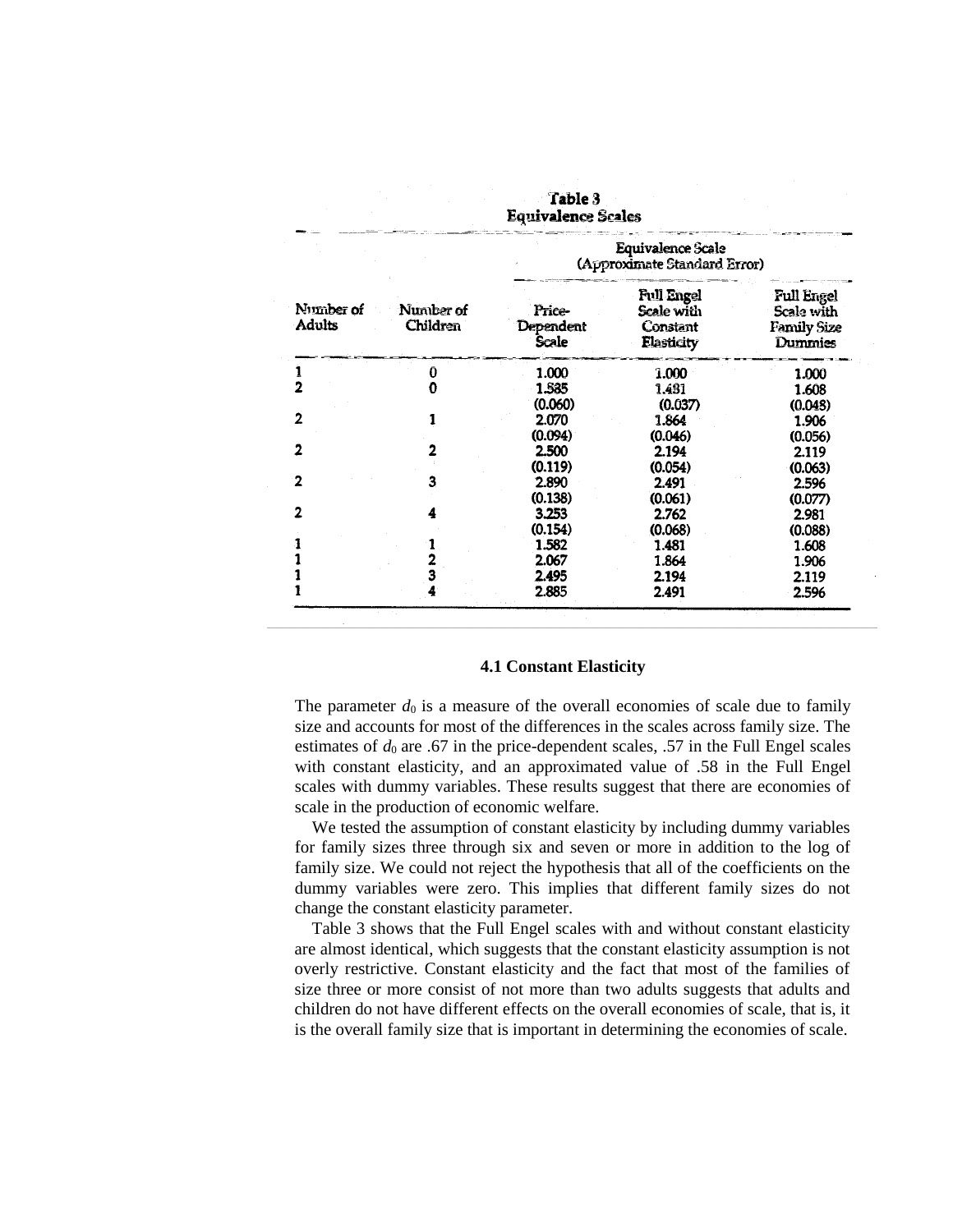### **4.2 Price-characteristic Interaction Terms**

We also tested whether the price-characteristic interaction terms significantly contribute to the explanatory power of the model and we were able to reject the hypothesis that these coefficients were zero. While the price-characteristic variables are significant, the homogeneity restrictions imply that the equivalence scales will not change significantly as prices change (see Phipps 1991).

Not only do the price-characteristic interaction terms improve the fit of the model, their inclusion causes the constant elasticity parameter to increase. This could be due to the fact that the interaction terms allow the share equations to depend on the characteristics in different ways. We would expect increases in family size to cause a greater increase in the food share than in all of the other shares since there are less economies of scale in food expenditures. As Table 2 shows, the  $d_0$  parameter is larger in the price-dependent model and the interaction terms in the food share are close to zero and they are negative in other share equations.

While the constant elasticity parameter represents the absolute scale, price-characteristic interaction terms are used to determine the relative scales. Taken together, the price-characteristic terms yield relative scales that are less than one for households with children and greater than one for all-adult households. A negative coefficient on an interaction term implies that as the relative price of the commodity increases, the equivalence scale for larger households decreases, because it becomes less costly to live in a large household.

As expected, the coefficients in the shelter share equation are negative for both adults and children. The coefficients in the transportation equation are positive suggesting that increases in the relative price of transportation represent a higher cost for large households than for small households, perhaps reflecting the fact that the average number of cars per household increases with family size.

The positive coefficient for the interaction term between children and apparel supports the results presented in Nelson (1989) which suggest that children are 'clothing-purchase intensive.' The negative coefficient for the interaction term between children and health may reflect the pricing structure of health plans in the US, with family health insurance policies usually covering children no matter how many are present.

### 4.3 Equivalence Scale Exactness

Finally, we tested the assumption of equivalence scale exactness. Recent attempts at estimating equivalence scales that satisfy equivalence scale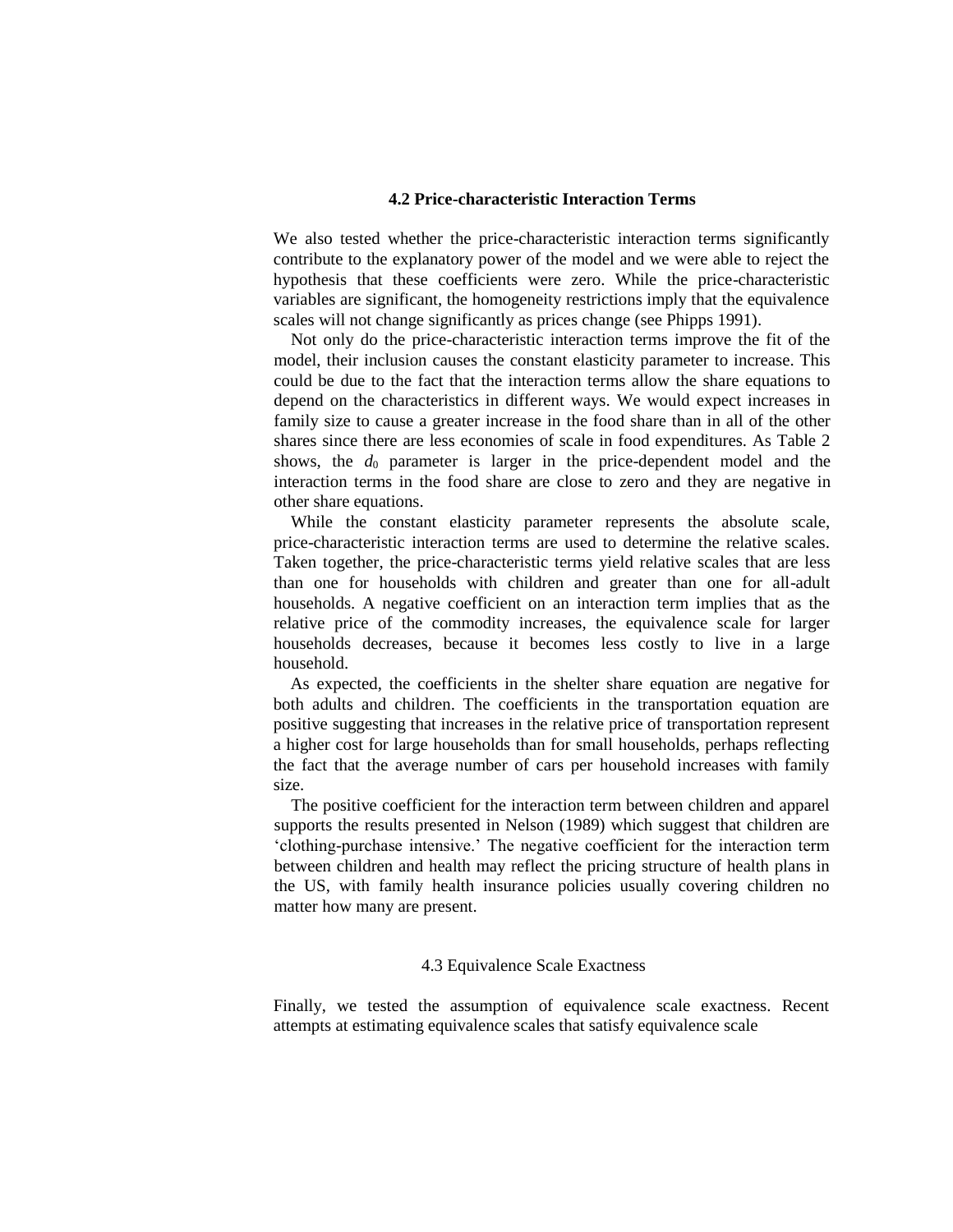exactness have found this assumption to be overly restrictive; Blundell and Lewbel (1991) and Pashardes (1992) both reject the hypotheses of equivalence scale exactness. We obtained similar results.

We test for equivalence scale exactness by estimating a model is which we allowed the coefficients on income to depend on family size. The resulting share equations depended on a new term, the product of family size and income. We found these terms to be significant in each share equation and were able to reject the hypothesis that the parameters were all zero. This suggests that total expenditures and family size are correlated and that interaction terms should be included in the share equations. Future work will involve estimating a Rank-3 demand system, which allows for this interaction while still allowing equivalence scale exactness (see Pashardes 1994).

### 5. EQUIVALENCE SCALES AND DISTRIBUT10N MEASURES

In this section we examine the impact of different equivalence scales on the distribution of expenditures, which are used as a proxy for income. We compare three different measures of inequality over the entire sample. For these comparisons, we inflate the expenditures by the CPI so that all expenditures are in 1990 dollars. We adjust the expenditures by family size using the equivalence scales implicit in the US official poverty thresholds and by those produced from the estimations of the price-dependent model and the two Full Engel models. For comparison, we also present results in which expenditures are not adjusted for family size (household weighted) and in which expenditures are simply divided by family size (per capita).

The relationship between equivalence scale elasticities and inequality indices are shown in Table 4. Results are presented for three distributional measures; two are from the Generalised Entropy family of indices, the Theil and the Mean Logarithmic Deviation, and the other is the Gini coefficient.

Coulter, Cowell and Jenkins (1992) show the effect of changing the elasticity of the equivalence scale on various inequality indices. They show that the Theil and Mean Logarithmic Deviation inequality indices plotted against the equivalence scale elasticity yields a U-shaped curve. In other words, for small (close to zero) and large (close to one) elasticities, the inequality indices will be higher than for elasticities in the one-half range. This U-shape is also exhibited for the Gini coefficient for some distributions.

Our results using the US CEX confirm the U-shape relationship for the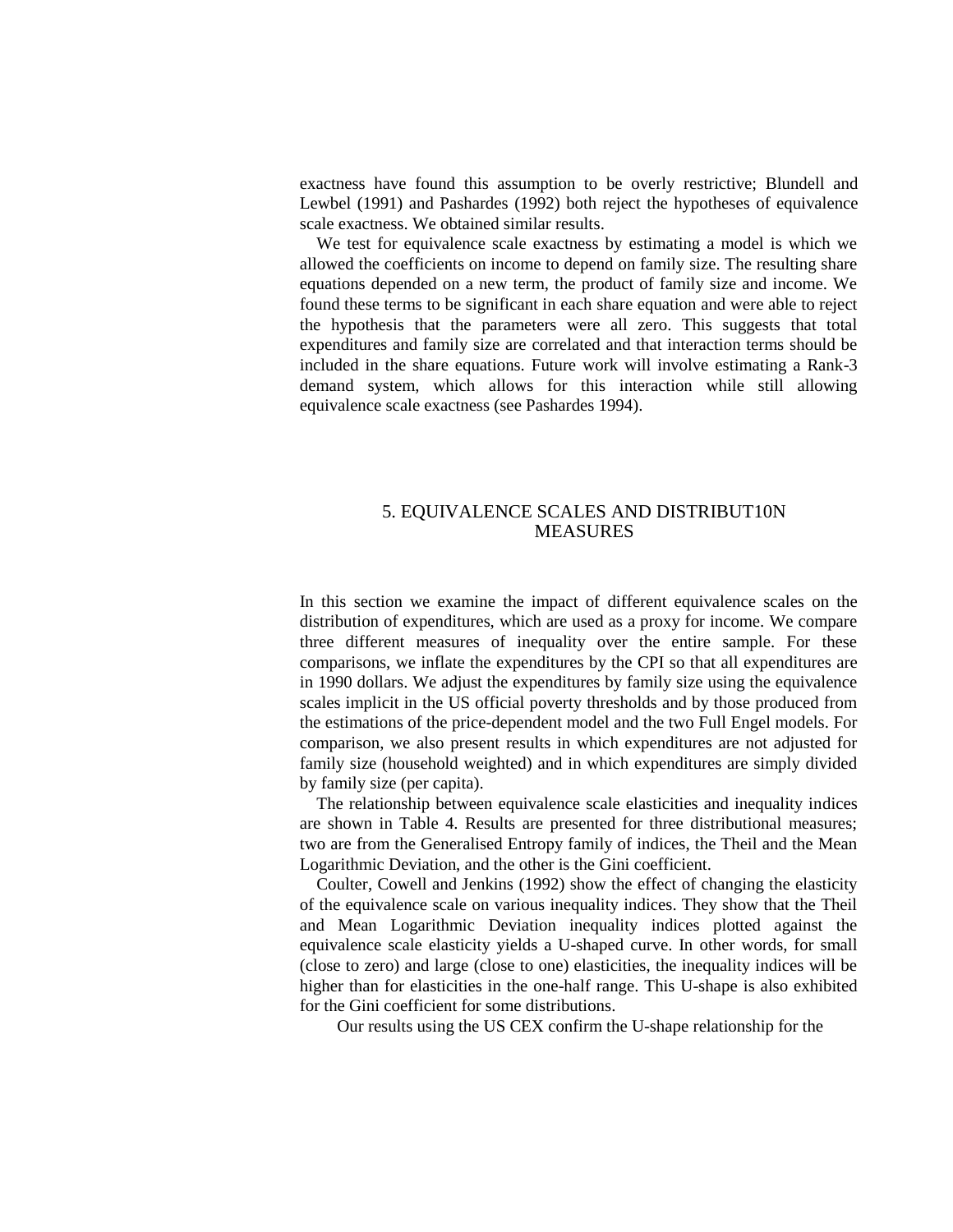|                                                       |                     |      | <b>Inequality Measure</b> |                                  |
|-------------------------------------------------------|---------------------|------|---------------------------|----------------------------------|
| <b>Expenditure</b><br>Adjustment                      | Scale<br>Elasticity | Gini | Thiel                     | Mean<br>Logarithmic<br>Deviation |
| Household Weighted                                    | 0.00                | .372 | .246                      | .244                             |
| Per Capita                                            | 1.00                | .388 | .271                      | .261                             |
| <b>Poverty Scale</b>                                  | 0.55                | .358 | .230                      | .222                             |
| <b>Price Dependent Scale</b><br>Full Engel Scale with | 0.67                | .358 | .231                      | .220                             |
| <b>Constant Elasticity</b><br>Full Engel with Family  | 0.57                | .354 | .226                      | .215                             |
| <b>Size Dummies</b>                                   | 0.58                | .353 | .225                      | .213                             |

| Table 4                                         |
|-------------------------------------------------|
| Distributional Measures                         |
| by Method to Adjust Expenditures by Family Size |

three inequality indices. Table 4 shows that the indices are greatest when the expenditures are not adjusted by family size and when the per capita adjustment is used. The elasticities obtained in our models are in a fairly fiat segment of the U-shaped relationship (see Cowell, Coulter and Jerkins 1992) and hence, the differences in the inequality indices are minimal. Our equivalence scale estimates yield inequality indices that are also similar to those obtained by adjusting expenditures with the US poverty scales.

### 6. CONCLUDING REMARKS

Using expenditure data and price indices to estimate an almost ideal demand system, we produced three different equivalence scales. By assuming a particular functional form for the scales and that the scales are independent of the base level of utility, we obtained unique equivalence scales. We showed that price effects should be included in the equivalence scales and that the scales have the property of constant elasticity. In general, our scales are larger than earlier estimates using similar utilitybased methods (see, Nelson 1993 and Betson 1990).

Even though the elasticity of the scales differ, their impact on three measures of inequality is minimal. Since our scales are similar to the scales used in adjusting the US official poverty thresholds by family size, the difference in the inequality measures was also small. In our scales (as in the poverty scales), adults and children are given the same weight. Since there may be different economies of scale for adults and children as suggested by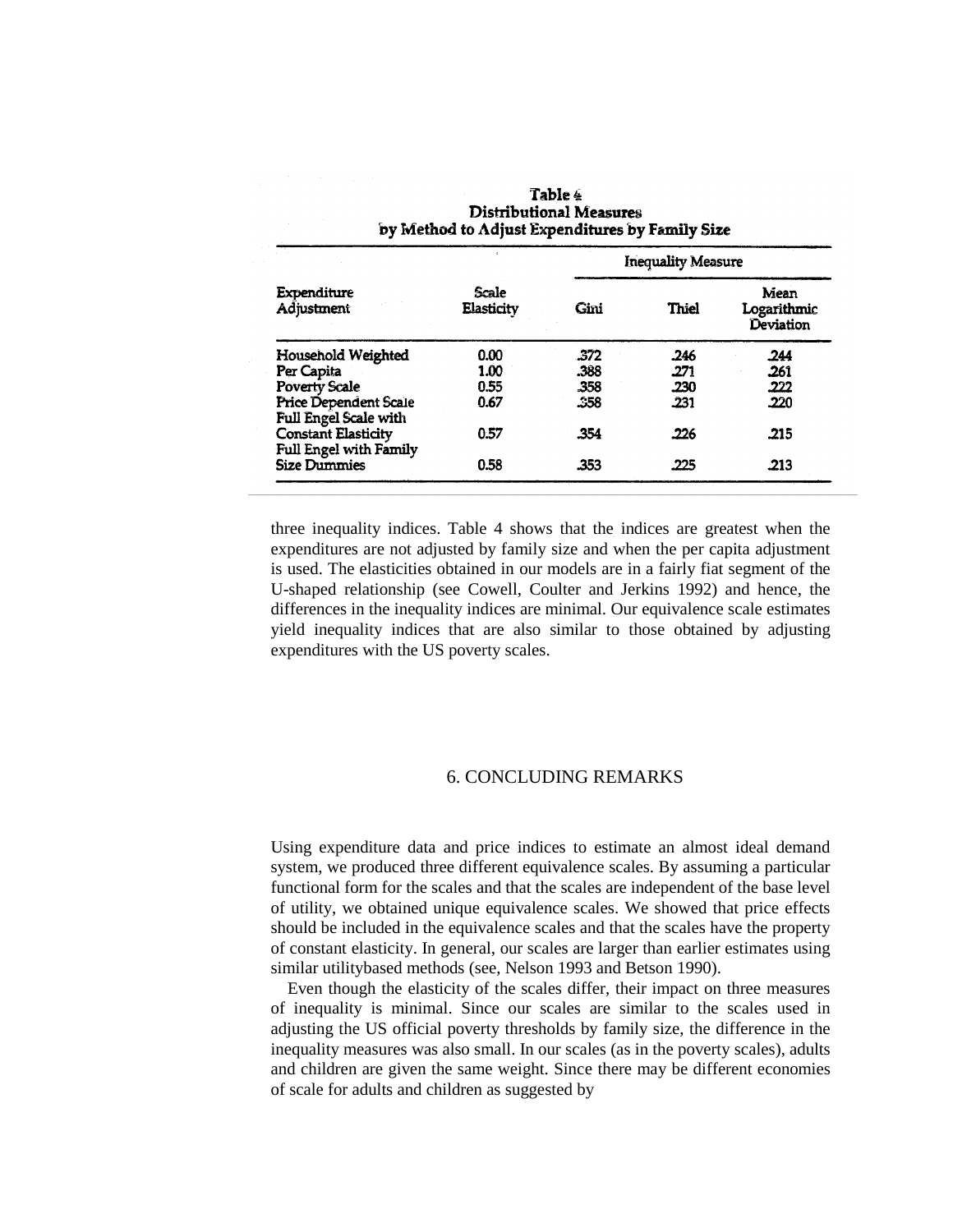the estimates of the price-characteristic terms, we plan to investigate the separate effects of children and adults and to compare the equivalence scales. Another area for future research is to compare single-parent and two-parent households.

In future research, we will continue our exploration of the methodological issues related to the estimation of equivalence scales. Specifically, we plan to test whether the use of interarea prices or a longer sample period will produce more price variation. Since other researchers have used restricted samples, we plan to use our model on similarly restricted samples to determine the sensitivity of sample selectivity. We also plan to further examine the implications of requiring equivalence scale exactness and particular functional forms. A complete analysis would examine different methods of obtaining equivalence scale exactness in an almost ideal demand system, including the translog form of the scales as presented in Jorgenson and Slesnick (1987), the form in Pashardes (1991) and a Rank-3 demand system as in Pashardes (1994).

ACKNOWLEDGMENT We would like to thank Fred Rowland for LABSTAT assistance and Richard Dietz for computer programming assistance. We would also like to thank Carsten Folkertsma, Eva Jacobs, Arthur Lewbel, Brent Moulton, J.G. Odink, Panos Pashardes and Marshall Reinsdorf for helpful comments as well as the participants at the 22nd General Conference of the International Association for Research in Income and Wealth and the Amsterdam Workshop on Household Equivalence Scales for helpful comments. The views expressed in this paper are those of the authors and do not reflect the policies of the BLS or views of other BLS staff members.

### **NOTES**

1. See US House of Representatives 1991, Table 26, p. 1184.

2. Buhmann et al. (1988) introduce the concept of constant elasticity with respect to family size to classify the various equivalence scale estimates. Ruggles (1990) also suggests using this type of scale.

3. See USDL (1991a) for a definition of complete income reporter.

4. Even though Pashardes (1993) shows that the Stone index biases the price coefficients, we can show that the Stone index does not bias the equivalence scale estimates.

5. The homogeneity restrictions (6a) require that  $\Sigma a_i(\alpha) = 1$  for all  $\alpha$ , and hence  $\Sigma a_i =$ 1 and  $\Sigma d_i(\alpha) = 0$ , which implies that  $\Sigma d_{ih} = 0$  and  $\Sigma d_{ik} = 0$ .

6. We only estimate an intercept term,  $A_i = a_i - b_i a_0$ , and do not identify  $a_0$ . To check the influence of  $a_0$ , we estimate the model with different values of  $a_0$  to show that only the  $A_i$ parameters change; all other parameter estimates remain the same.

7. Barten scales have goods-specific scales,  $\Delta_i$ , in which case, ln  $b(p,\alpha) = \sum b_i$  (ln  $p_i$  – In  $\Delta_i(\alpha)$ ). Barten scales satisfy equivalence scale exactness if  $\Sigma b_i$  (ln  $\Delta_i(\alpha)$ ) = 0 (see Lewbel 1989), which holds in our model since  $\Delta_i = \Delta_0$  for all *i*.

8. See Johnson and Garner (1993) for a detailed description of the data set.

9. A comparison of the parameter estimates with and without fixed effects as well as with average national prices are available from the authors.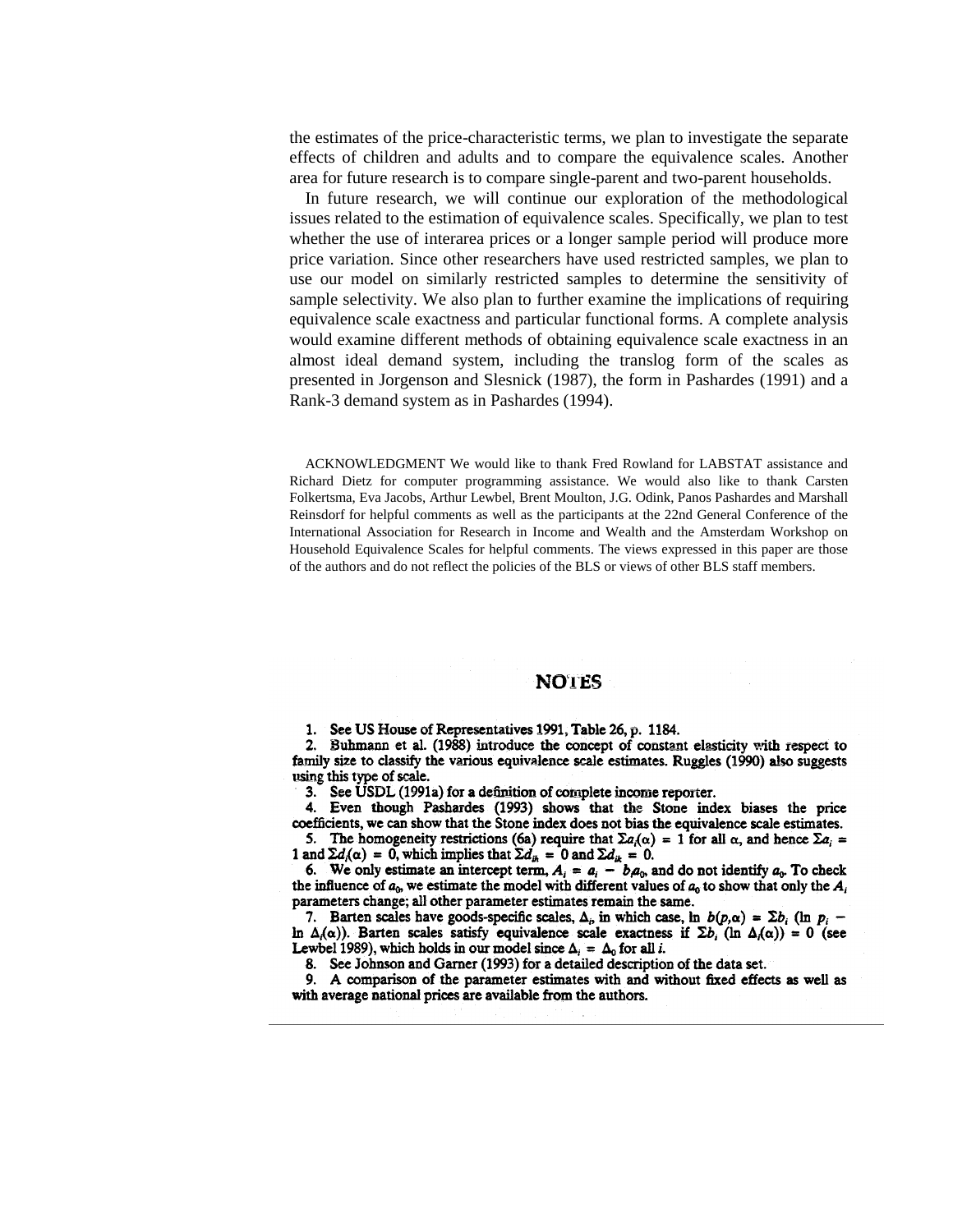### **REFERENCES**

Betson, D.

1990 'Alternative estimates of the cost of children from the 1980-86 consumer expenditure survey', Institute for Research on Poverty SR #51, University of Wisconsin.

Blackorby, C. and Donaldson, D.

- 1991 'Adult-equivalence scales and the economic implementation of interpersonal comparisons of well-being', University of British Columbia working paper.
- Blundell, R. and Lewbel, A.
- 1991 'The information content of equivalence scales', *Journal of Econometrics, 50:* 49-fi7. Buhmann, B., Rainwater, L., Schmauss, G. and Smeeding, T.
	- 1988 'Equivalence scales, well-being, inequality, and poverty: sensitivity estimates across ten countries using the Luxembourg income study database', *Review of Income and Wealth,* 34:115-142.
- Coulter, F., Cowell, F. and Jenkins, S.
	- 1992 'Equivalence scale relativities and the extent of inequality and poverty', *The Economic Journal,* 102:1067-1082.
- Deaton, A. and Muellbauer, J.
- 1980 *Economics and Consumer Behaviour,* Cambridge University Press, Cambridge.

Johnson, D. and Garner, T.

- 1993 'Estimating unique equivalence scales', Bureau of Labor Statistics Working Paper #239.
- Jorgenson, D. and Slesnick, D.
	- 1987 'Aggregate consumer behavior and household equivalence scales', *Journal of Business and Economic Statistics, 5:* 219-232.
- Kokoski, M., Cardiff, P. and Moulton, B.
	- 1992 'Interarea price indices for consumer goods and services: an hedonic approach using CPI data', mimeo, Bureau of Labor Statistics.
- Lewbel, A.
	- 1989 'Household equivalence scales and welfare comparisons', *Journal of Public Economics,* 39: 377-391.

#### Nelson, J.

- 1989 'Individual consumption within the household: a study of expenditures on clothing', *Journal of Consumer Affairs,* 23: 21-44.
- 1993 'Individual of a base equivalence scales estimation using United States microlevel data', *Annales d'Economie et de Statistiques.* Jan-March 1993: 43-63.
- Pashardes, P.
	- 1991 'Contemporaneous and intertemporal child costs', *Journal of Public Economics,*  45:191-213.
	- 1992 'Equivalence scales in a Rank-3 demand system', mimeo, University of Cyprus and Institute for Fiscal Studies.
	- 1993 'Bias in estimating the almost ideal demand system with the Stone index approximation', The *Economic Journal, 103:* 908-915.

Phipps, S.

1991 'Price-sensitive adult-equivalence scales for Canada', mimeo, Dalhousie University. Ruggles, P.

1990 *Drawing the Line,* Urban Institute Press, Washington, DC.

- US Department of Labor, Bureau of Labor Statistics
	- 1991a *Consumer Expenditure* Survey, 1988-89, Bulletin 2383, August, US Government Printing Office, Washington, DC.
	- 1991b Consumer expenditure interview survey data, internal file.
	- 1992 LABSTAT USERS GUIDE, NIH/BOEING Version, April 15, Washington, DC.